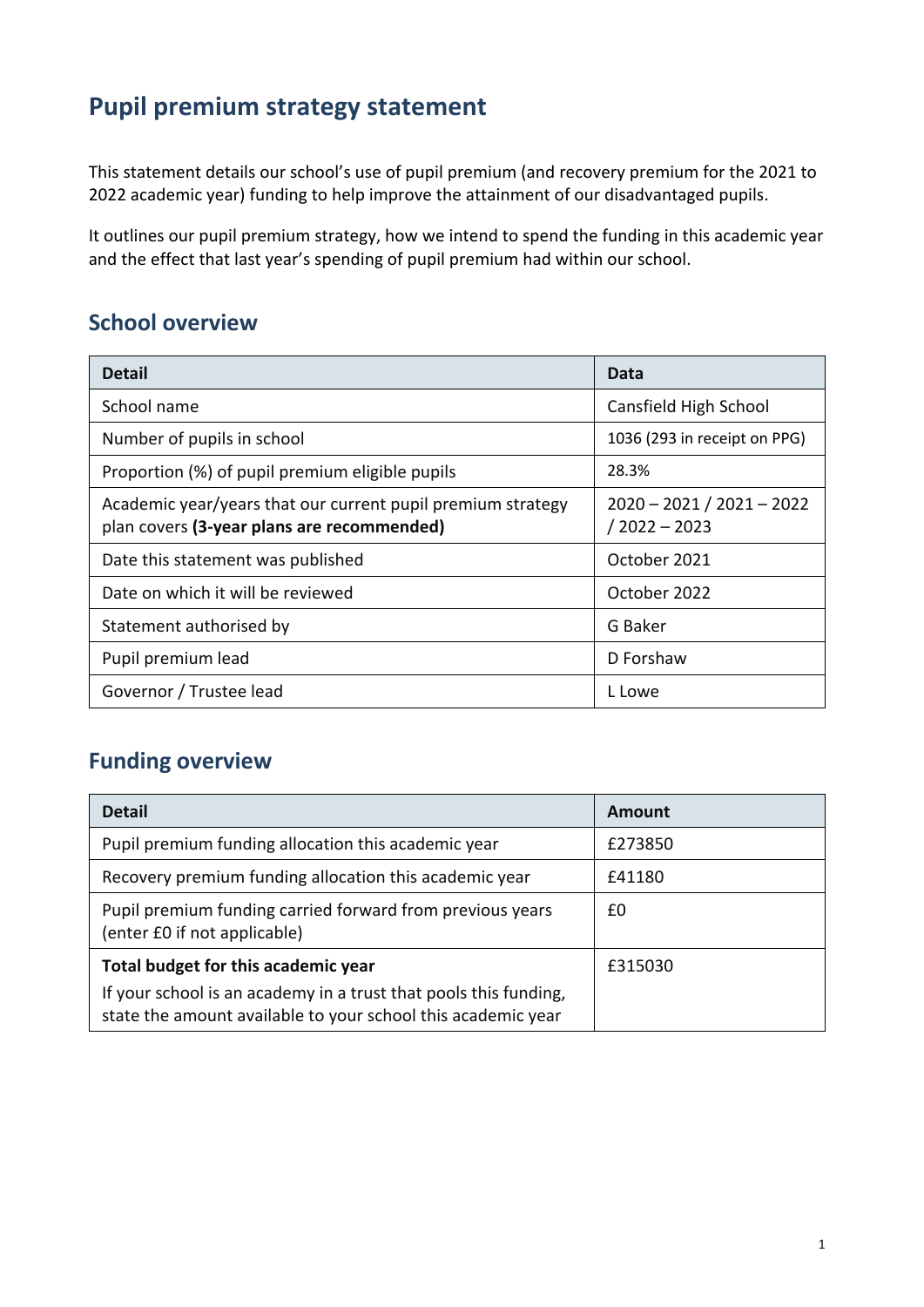# **Part A: Pupil premium strategy plan**

## **Statement of intent**

Our vision at Cansfield High goes beyond simply narrowing the gap between those who are economically advantaged and those who are not. We are determined to ensure that all pupils, irrelevant of background or prior attainment, have the skills and qualifications so that they may realise their potential and achieve their dreams.

We aim to diminish the difference and give students the opportunity to become the best version of themselves will be fulfilled through the following areas of focus:

- Raise the profile of pupil premium with all staff, students, parents and Governors
- Narrow the gap academically by raising the attainment of pupil premium students
- Ensure high-quality teaching coupled with high expectations
- Provide opportunities to widen life experiences

Our strategy is also integral to wider school plans for education recovery, notably in its targeted support through the School-Led Tutoring Programme for pupils whose education has been worst affected, including non-disadvantaged pupils. In order for our pupils to excel academically and well-rounded members of society, we have adopted a three pronged approach to mitigate the impact of disadvantage through teaching, targeted interventions and wider strategies.

| <b>Measure</b>                                   | <b>Activity</b>                                                                                                                                                                        |
|--------------------------------------------------|----------------------------------------------------------------------------------------------------------------------------------------------------------------------------------------|
| Priority 1                                       | Secure quality first teaching for all students, setting high<br>expectations and delivering strong academic outcomes.                                                                  |
| Priority 2                                       | Improve levels of literacy for PP students across all year<br>groups, supported with the buy-in and embedding of<br>Accelerated Reader across KS3 to increase reading for<br>pleasure. |
| Barriers to learning these priorities<br>address | Student engagement with reading, writing and speaking.                                                                                                                                 |

### **Teaching priorities for current academic year**

#### **Targeted academic support for current academic year**

| <b>Measure</b>                        | <b>Activity</b>                                                 |
|---------------------------------------|-----------------------------------------------------------------|
| Priority 1                            | Literacy and numeracy interventions across KS3 for low          |
|                                       | attaining disadvantaged pupils                                  |
| Priority 2                            | Improve attendance rates of PP students to match Non-PP         |
|                                       | students.                                                       |
| Barriers to learning these priorities | Ensuring students have continuity in lessons and are not losing |
| address                               | curriculum time to specific interventions.                      |
|                                       | Students not realising the value of education and not engaging  |
|                                       | with support and interventions.                                 |

#### **Wider strategies for current academic year**

| <b>Measure</b> | <b>Activity</b>                                            |
|----------------|------------------------------------------------------------|
|                | Embed our pupil aspiration improving the life experiences, |
| Priority 1     | aspirations and engagement in the curriculum for           |
|                | disadvantaged students, whilst tracking and targeting      |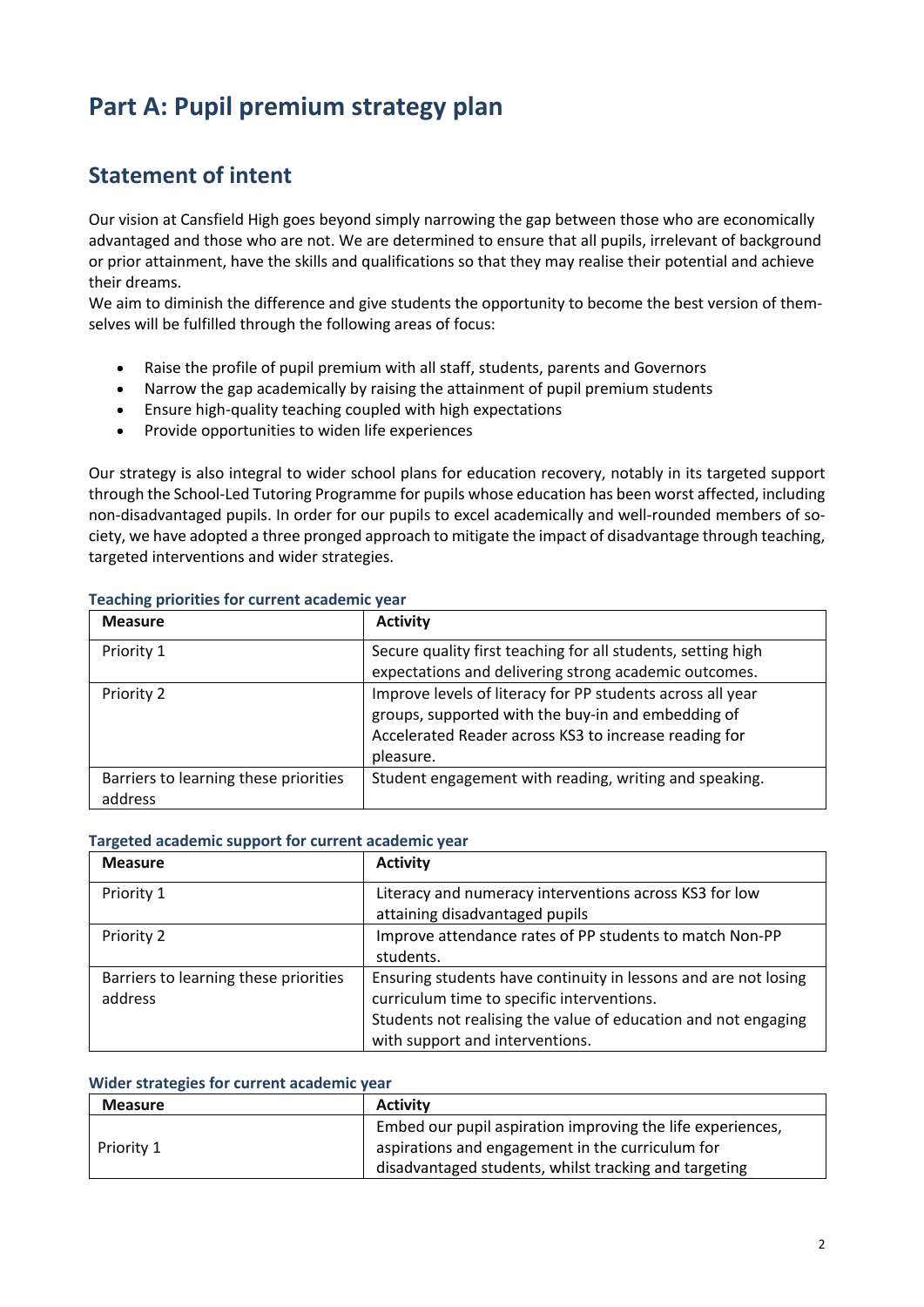| <b>Measure</b>                        | <b>Activity</b>                                                |
|---------------------------------------|----------------------------------------------------------------|
|                                       | disadvantage attendance for extra-curricular clubs, teams and  |
|                                       | events.                                                        |
|                                       | Improving parental engagement, including giving parents the    |
| Priority 2                            | tools to support their child at home.                          |
|                                       | Low aspirations of disadvantaged students.                     |
| Barriers to learning these priorities | Lack of parental engagement from some parents, lack of         |
| address                               | resources at home and lack of skills to fully supporting their |
|                                       | child at home.                                                 |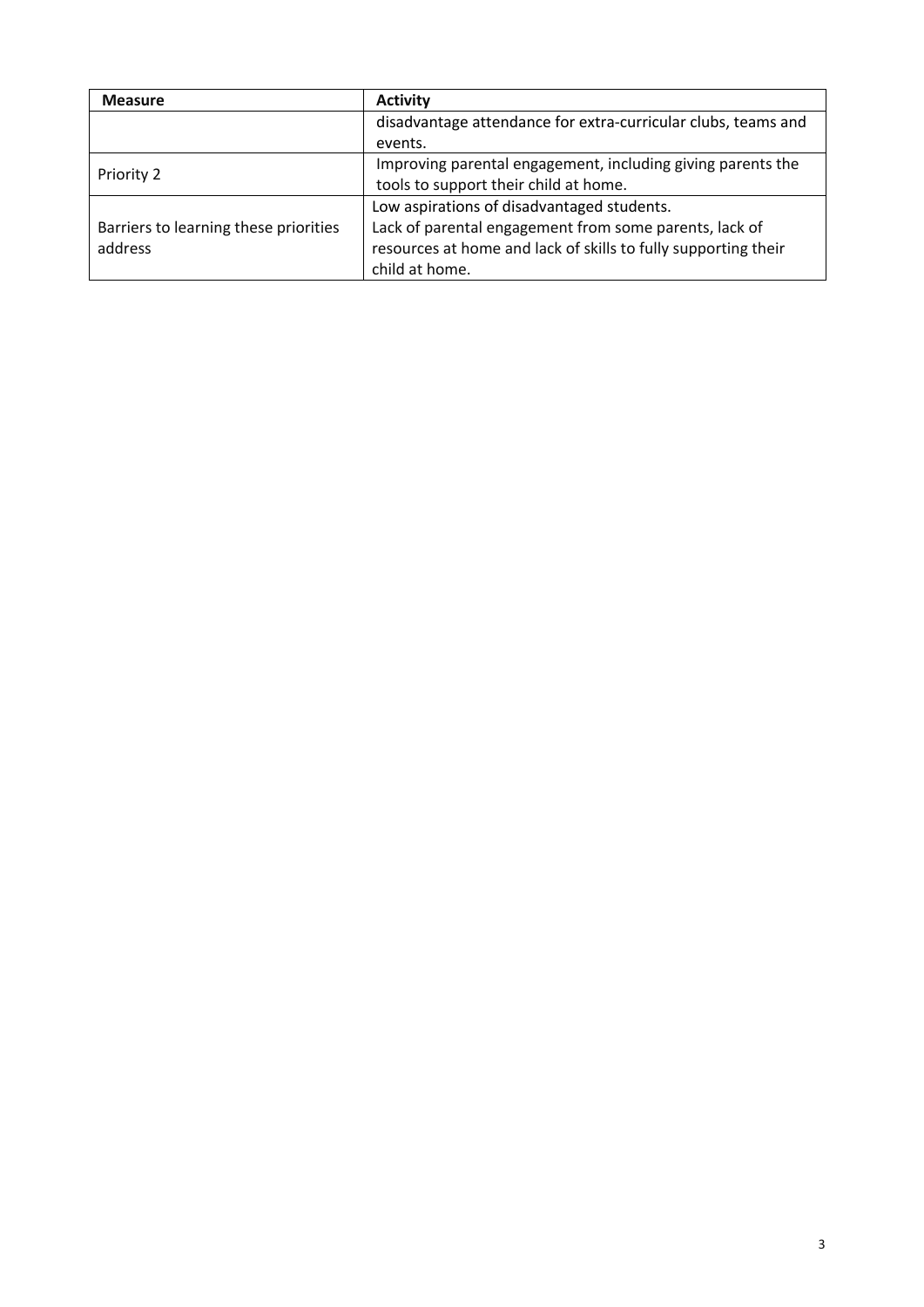## **Challenges**

This details the key challenges to achievement that we have identified among our disadvantaged pupils.

| <b>Challenge number</b>                           |             | <b>Detail of challenge</b>     |                                                                                             |                                |
|---------------------------------------------------|-------------|--------------------------------|---------------------------------------------------------------------------------------------|--------------------------------|
| 1                                                 |             | <b>Attainment and Progress</b> |                                                                                             |                                |
| although this gap has narrowed over recent years. |             |                                | There remains an attainment gap between disadvantaged students and those not disadvantaged, |                                |
| Headline Data                                     | Summer 2018 | Summer 2019                    | Summer 2020<br>[Not comparable                                                              | Summer 2021<br>[Not comparable |
| Attainment 8                                      | 3.53        | 3.79                           | data]<br>4.16                                                                               | data]<br>4.18                  |
|                                                   | Gap -0.87   | Gap -0.91                      | Gap -1.07                                                                                   | Gap -0.81                      |
| <b>Ebacc Entry</b>                                | 19.1%       | 9.8%                           | 12.7%                                                                                       | 27.8%                          |
| Basics 4+                                         | 31.9%       | 46.3% (+14.4%)                 | 54.5% (+8.2%)                                                                               | 50.0% (-4.5%)                  |
|                                                   | Gap -32.9%  | Gap -22.7%                     | Gap -25.5%                                                                                  | Gap -13.8%                     |
| Basics 5+                                         | 17.0%       | 17.1% (+0.1%)                  | 30.9% (+13.8%)                                                                              | 27.8% (-3.1%)                  |
|                                                   | Gap -21.4%  | Gap -25.5%                     | Gap -20.6%                                                                                  | Gap -14.2%                     |

| . . |
|-----|

#### 2 **Attendance**

For many years the attendance gap had narrowed between disadvantaged students and those not disadvantaged. However, the impact of COVID-19 has negatively impacted on this and the gap widened in 2019 – 2020, which has begun to narrow again in 2020-2021.

| Attendance | PP.    | Non-PP | Gap       |
|------------|--------|--------|-----------|
| 16-17      | 91.62% | 96.50% | -4.88%    |
| 17-18      | 91.55% | 96.33% | -4.78%    |
| 18-19      | 93.06% | 96.98% | $-3.92\%$ |
| 19-20      | 89.36% | 96.02% | -6.64%    |
| $20 - 21$  | 87.83% | 93.55% | $-5.72%$  |

3 **Behaviour** 

We continue to set high expectations for all our students and look to instil responsibility and reflection of behaviour through our behaviour systems. Our Pupil Premium students are disproportionally represented in those students with fixed term exclusions and time in isolation.

### **Fixed Term Exclusion Comparisons 2020 - 2021:**

8 out of 12 students who have a fixed term exclusion this year are PP (66.7%) with 37 out of 52 belonging to these students (71.2%). Of the PP students two of these students have been permanently excluded, one had a package of alternative provision from the Engagement Centre and a bespoke curriculum with 1-2-1 tutors to support reintegration back at Cansfield full-time, one student attended the Progress School and another was in Year 11 and has now left. The other three students had intensive pastoral support on a daily to support them.

**Isolation Comparisons 2020 - 2021:**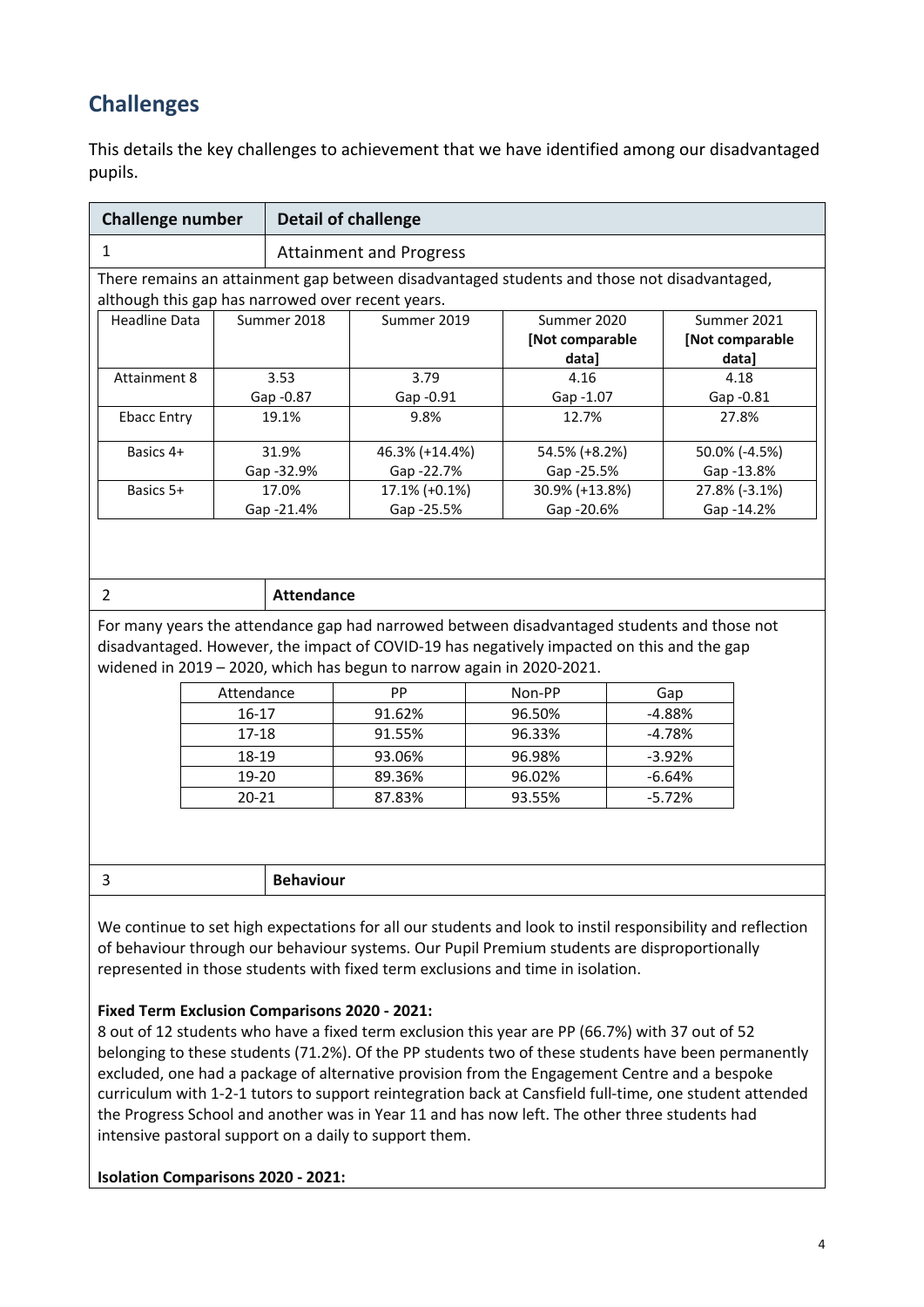Autumn Term 1 - 78 days in total for 32 PP students compared with 55 days in total for 23 Non-PP students (58.2% of students are PP with 58.6% of the total days). This shows a decrease of 8.5% in the percentage of PP students for Autumn Term 1 in the previous academic year.

Autumn Term 2 - 89 days involving 28 PP students compared with 78 days involving 22 Non-PP students (56% of students are PP with 53.3% of the total days). Again, this shows a decrease in the percentage of PP students for Autumn Term 2 in the previous academic year by 9.0%.

Spring Term 1 - Partial school closure and no students attending school were placed in isolation. Spring Term 2 - 32 days involving 14 PP students compared with 23 days involving 14 Non-PP students (50.0% of students are PP with 58.2% of the total days). No comparison data due to partial school closures in March 2020.

Summer Term 1 - 90 days in total involving 21 PP students compared with 16 days involving 14 Non-PP students (65.6% of students are PP with 84.9% of the total days). No comparison data due to partial school closures in March 2020.

Summer Term 2 - 73 days in total involving 26 PP students compared with 56 days involving 25 Non-PP students (51.0% of students are PP with 56.6% of the total days). No comparison data due to partial school closures in March 2020.

4 **Parental Engagement**

Our Pupil Premium students are disproportionally under represented at parent events, including parents' evenings and parental engagement events.

| Events 2020 - 2021                   | No. of students PP | % of students PP |
|--------------------------------------|--------------------|------------------|
| Year 7 Parents Evening               | 56 / 184           | 30.4%            |
| Year 8 Parents Evening               | 17/124             | 13.7%            |
| Year 9 Parents Evening               | 27/109             | 24.8%            |
| Year 10 Parents Evening              | 24/133             | 18.0%            |
| Year 11 Parents Evening              | 21/127             | 16.5%            |
| Year 7 and 9 Updates and Next Steps  | 10/87              | 11.5%            |
| Year 8 and 10 Updates and Next Steps | 7/80               | 8.75%            |
| Year 11 Updates and Next Steps       | 4/46               | 8.7%             |
| Year 11 Update and No Summer Exams   | 5/59               | 8.5%             |
| Year 9 Options Evening               | 18/76              | 23.7%            |

### 5 **Aspirations beyond Ashton / Wigan are low**

We aim to improve the aspirations of our disadvantaged students through our rewards and leadership opportunities across school. Beyond this we give students the opportunity to access trips whenever possible, and fund this for Pupil Premium students.

### **Rewards Comparisons 2020 – 2021:**

| Pride of Cansfield | No. of students PP | % of students PP |
|--------------------|--------------------|------------------|
| Overall            | 666 / 2399         | 27.8%            |
| Year 7             | 171/568            | 30.1%            |
| Year 8             | 99 / 439           | 22.6%            |
| Year 9             | 146 / 437          | 33.4%            |
| Year 10            | 118 / 470          | 25.1%            |
| Year 11            | 132 / 485          | 27.2%            |

| Awards                            | No. of students PP | % of students PP |
|-----------------------------------|--------------------|------------------|
| Headteacher's Award               | 4/20               | 20.0%            |
| Sam Learning Competition          | 5/13               | 27.8%            |
| <b>AHOY Attainment / Progress</b> | 2/16               | 12.5%            |
| Young Artist of the Year Finalist | 1 / 4              | 25.0%            |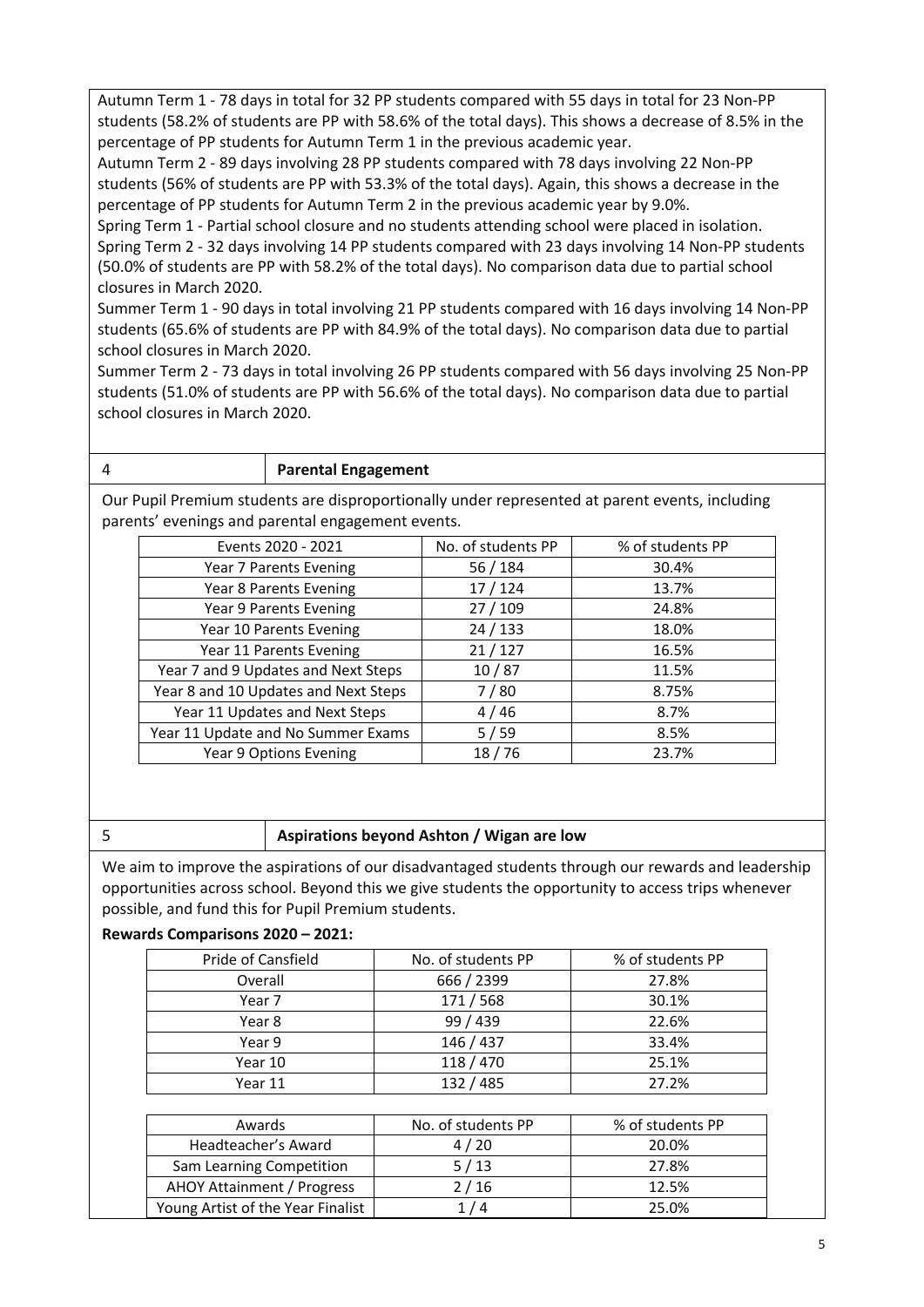| Subject Rewards            | No. of students PP | % of students PP |
|----------------------------|--------------------|------------------|
| Creative of the Week       | 34/118             | 28.8%            |
| Citizen of the Week        | 8/13               | 61.5%            |
| Einstein of the Week       | 51/165             | 30.9%            |
| English Expert of the Week | 174 / 553          | 31.5%            |
| Historian of the Week      | 22/131             | 34.9%            |
| Linguist of the Week       | 57/222             | 25.7%            |
| Mathematician of the Week  | 318 / 1203         | 26.4%            |
| Performers of the Week     | 26/67              | 38.8%            |
| Philosopher of the Week    | 9/56               | 16.1%            |

### **Student Leadership Comparisons 2020 - 2021:**

| No. of students PP | % of students PP |
|--------------------|------------------|
| 0/2                | 0.0%             |
| 1/8                | 12.5%            |
| 6/43               | 14.0%            |
| 6/40               | 15.0%            |
|                    |                  |
| No. of students PP | % of students PP |
| 4/17               | 23.5%            |
| 3/18               | 16.7%            |
| 11/62              | 17.7%            |
|                    |                  |

## **Intended outcomes**

This explains the outcomes we are aiming for **by the end of our current strategy plan**, and how we will measure whether they have been achieved.

| <b>Intended outcome</b>                                                              | <b>Success criteria</b>                         |
|--------------------------------------------------------------------------------------|-------------------------------------------------|
| Students to make progress in-line with their peers                                   | Achieve national average for progress for all   |
| nationally regardless of their starting point.                                       | students.                                       |
| Students attain grades in-line with their peers                                      | Achieve national average for attainment for all |
| nationally regardless of their starting point.                                       | students.                                       |
| Students perform well in basics, and have the                                        | Achieve national average English and maths 5+   |
| literacy and numeracy skills to begin adulthood.                                     | scores.                                         |
| Disadvantaged students enjoy school, feel they<br>belong and are engaged in lessons. | Improve attendance to national average.         |
| Improve aspirations and increase post-16 options                                     | Match national average EBacc entry for all      |
| for disadvantaged students.                                                          | students.                                       |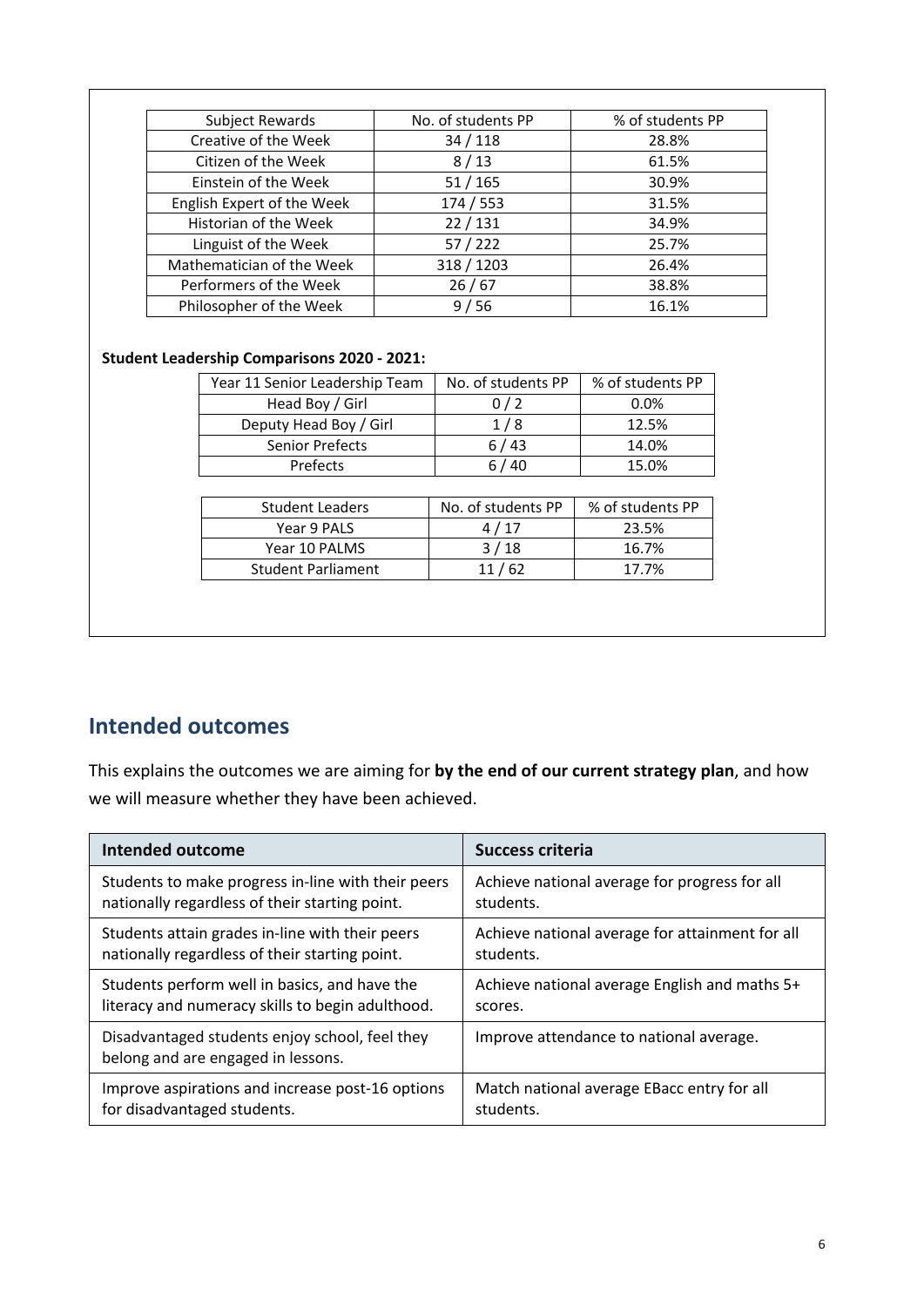# **Activity in this academic year**

This details how we intend to spend our pupil premium (and recovery premium funding) **this academic year** to address the challenges listed above.

| Teaching (for example, CPD, recruitment and retention) |  |  |  |  |  |
|--------------------------------------------------------|--|--|--|--|--|
|--------------------------------------------------------|--|--|--|--|--|

| <b>Approach</b>                                                                                                                                                                                                                                                                                                            | <b>Evidence that supports this</b><br>approach                                                                                                                   | <b>Challenge</b><br>number(s)<br>addressed |
|----------------------------------------------------------------------------------------------------------------------------------------------------------------------------------------------------------------------------------------------------------------------------------------------------------------------------|------------------------------------------------------------------------------------------------------------------------------------------------------------------|--------------------------------------------|
| Contribution towards Acting Deputy Headteacher<br>leading on Groups of Learners - Oversee all PP<br>students in school to reduce barriers to learning and<br>raise attainment, including three CPD sessions on<br>Pupil Premium.                                                                                           | NFER - Whole-school ethos for<br>attainment for all / High<br>quality teaching / Clear,<br>responsive leadership / Data<br>driven and responding to<br>evidence. | $\mathbf{1}$                               |
| Contribution towards Assistant Headteachers for<br>Outcomes and Data (Core and Foundation) - To<br>monitor and improve student attainment and<br>progress with particular focus on and monitoring of<br>PP students, including CPD sessions on literacy,<br>numeracy and quality first teaching and effective<br>feedback. | NFER - Whole-school ethos for<br>attainment for all / High<br>quality teaching / Clear,<br>responsive leadership / Data<br>driven and responding to<br>evidence. | $\mathbf{1}$                               |
| Contribution towards additional teacher in English<br>and Maths - Additional staffing providing additional<br>groups at KS4 increasing the amount of teacher<br>support students receiving in the classroom.                                                                                                               | NFER - Deploying staff<br>effectively.<br>EEF - Reducing class size.                                                                                             | $\mathbf{1}$                               |
| Build a library of classic texts - Over the five years at<br>Cansfield we will support students to build their own<br>library of classic texts at home by purchasing them a<br>book each academic year.                                                                                                                    | NFER - Whole- school ethos for<br>attainment for all.<br>EEF - Reading comprehension<br>strategies.                                                              | $\mathbf{1}$                               |
| <b>Recovery Premium Spend</b>                                                                                                                                                                                                                                                                                              |                                                                                                                                                                  |                                            |
| Contribution towards additional teacher in Science -<br>Additional staffing providing additional groups at KS4<br>increasing the amount of teacher support students<br>receiving in the classroom.                                                                                                                         | NFER - Deploying staff<br>effectively.<br>EEF - Reducing class size.                                                                                             | 1                                          |
| Study Skills Sessions - To promote strategies for<br>revision and study to raise attainment.                                                                                                                                                                                                                               | NFER - Whole-school ethos of<br>attainment for all / Meeting<br>individual learning needs.<br>EEF - Aspiration intervention.                                     | $\mathbf{1}$                               |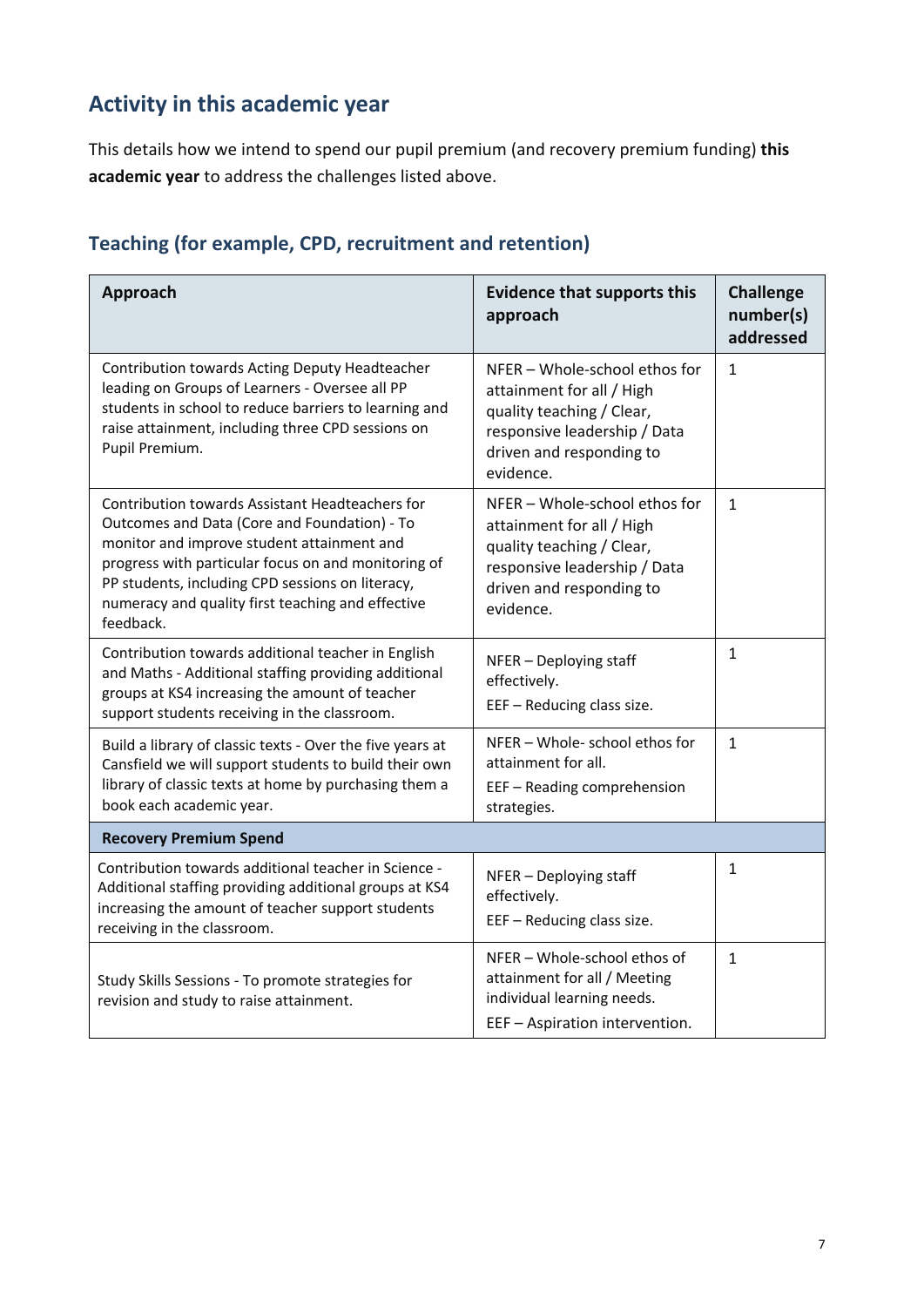## **Targeted academic support (for example, tutoring, one-to-one support structured interventions)**

| Approach                                                                                                                                                                                                                          | <b>Evidence that supports this approach</b>                                                                                                                                                                          | <b>Challenge</b><br>number(s)<br>addressed |
|-----------------------------------------------------------------------------------------------------------------------------------------------------------------------------------------------------------------------------------|----------------------------------------------------------------------------------------------------------------------------------------------------------------------------------------------------------------------|--------------------------------------------|
| <b>Contribution towards Senior Assistant</b><br>Headteacher for pastoral and student<br>welfare - Oversee pastoral provision for<br>PP students including pastoral,<br>safeguarding and attendance.                               | NFER - Clear, responsive leadership /<br>Data driven and responding to evidence /<br>Addressing behaviour and attendance.<br>EEF - Behaviour intervention / Mentoring<br>intervention.                               | 2, 3                                       |
| <b>Contribution towards Acting Deputy</b><br>Headteacher leading on Groups of<br>Learners - Oversee all PP students in<br>school to reduce barriers to learning and<br>raise attainment, including parental<br>engagement events. | NFER - High quality teaching / Clear,<br>responsive leadership / Data driven and<br>responding to evidence / Deploying staff<br>effectively / Meeting individual learning<br>needs.<br>EEF - Mentoring intervention. | 1, 4                                       |
| <b>Contribution towards Assistant</b><br>Headteachers for Outcomes and Data<br>(Core and Foundation) - To monitor and<br>improve student attainment and progress<br>with particular focus on and monitoring of<br>PP students.    | NFER - High quality teaching / Clear,<br>responsive leadership / Data driven and<br>responding to evidence / Deploying staff<br>effectively / Meeting individual learning<br>needs.<br>EEF - Mentoring intervention. | $\mathbf{1}$                               |
| Contribution towards five Academic HOY -<br>To oversee PP students in year group,<br>working closely with students and staff to<br>improve attainment and reduce barriers<br>to learning.                                         | NFER - Data driven and responding to<br>evidence / Deploying staff effectively /<br>Meeting individual learning needs.<br>EEF - Mentoring intervention.                                                              | 1, 4, 5                                    |
| Contribution towards five Pastoral HOY -<br>To oversee PP students in year group,<br>working closely with students and staff to<br>improve behaviour, attendance and<br>promote student wellbeing.                                | NFER - Data driven and responding to<br>evidence / Addressing behaviour and<br>attendance.<br>EEF - Behaviour intervention. Mentoring<br>intervention.                                                               | 2, 3, 4, 5                                 |
| Contribution towards one Senior Pastoral<br>Leader - To monitor and support pupil<br>premium students where there are any<br>pastoral or safeguarding concerns.                                                                   | NFER - Clear, responsive leadership /<br>Data driven and responding to evidence /<br>Addressing behaviour and attendance.<br>EEF - Behaviour intervention / Mentoring<br>intervention.                               | 2, 3, 4, 5                                 |
| Contribution towards two Attendance<br>Officers - To monitor and improve student<br>attendance with particular focus on and<br>monitoring of PP students, including<br>meeting with students, parents and<br>making home visits.  | NFER - Data driven and responding to<br>evidence / Addressing behaviour and<br>attendance.                                                                                                                           | $\overline{2}$                             |
| Contribution towards Senior Learning<br>Coaches - Focus on improving attainment<br>for students who may be struggling in the<br>classroom with progress or behaviour.                                                             | NFER - Deploying staff effectively /<br>Meeting individual learning needs.<br>EEF - Metacognition and self-regulation.                                                                                               | 1, 3                                       |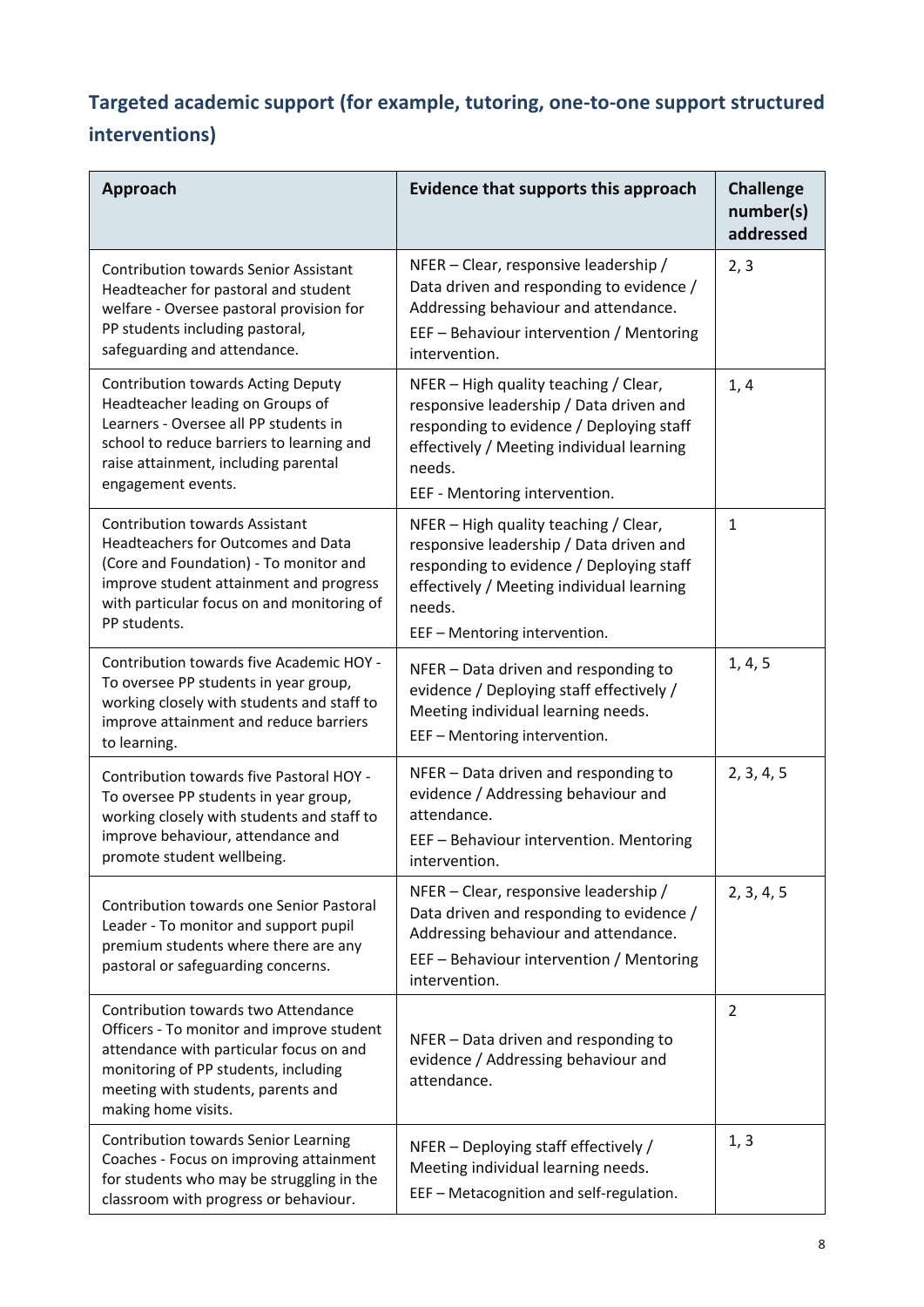| Contribution towards Learning Coaches -<br>Focus on improving attainment for<br>students who may be struggling in the<br>classroom with progress or behaviour.                                                                     | NFER - Deploying staff effectively /<br>Meeting individual learning needs.<br>EEF - Metacognition and self-regulation.                                   | 1, 3         |
|------------------------------------------------------------------------------------------------------------------------------------------------------------------------------------------------------------------------------------|----------------------------------------------------------------------------------------------------------------------------------------------------------|--------------|
| Contribution towards Careers Advisor -<br>Focusing on and prioritising the needs of<br>PP students with careers information and<br>guidance, with greater emphasis and<br>monitoring on those at greater risk of<br>becoming NEET. | NFER - Deploying staff effectively /<br>Meeting individual learning needs.<br>EEF - Aspiration intervention.                                             | 1, 2, 3, 5   |
| Specialist English Intervention - 1 to<br>1/small group work to support borderline<br>students across all grades                                                                                                                   | NFER - Deploying staff effectively /<br>Meeting individual learning needs.<br>EEF $-1-2-1$ tuition / Literacy intervention.                              | $\mathbf{1}$ |
| Specialist Maths Intervention - 1 to<br>1/small group work to support borderline<br>students across all grades                                                                                                                     | NFER - Deploying staff effectively /<br>Meeting individual learning needs.<br>$EEF - 1-2-1$ tuition.                                                     | $\mathbf{1}$ |
| Revision materials - Provision of revision<br>books and funding for revision to raise<br>attainment                                                                                                                                | NFER - Whole-school ethos of attainment<br>for all / Meeting individual learning needs.<br>EEF - Aspiration intervention.                                | $\mathbf{1}$ |
| Contribution towards Librarian - Targeting<br>support for students identified through<br>student voice and engagement in library<br>to promote and develop a love of reading<br>and improve literacy.                              | NFER - Whole-school ethos of attainment<br>for all / Deploying staff effectively /<br>Meeting individual learning needs.<br>EEF - Literacy intervention. | 1, 5         |
| Peripatetic Lessons - 1 to 1/small group<br>private instrumental lessons providing<br>tuition not available to them.                                                                                                               | NFER - Deploying staff effectively /<br>Meeting individual learning needs.<br>EEF - Aspiration intervention.                                             | 1, 5         |
| Achievement for All - Improve student<br>outcomes through coaching, access to<br>specialist resources, specific interventions<br>based on a detailed action plan reviewed<br>regularly.                                            | NFER - Clear, responsive leadership /<br>Data driven and responding to evidence /<br>Meeting individual learning needs.                                  | 1, 3, 4      |
| <b>Recovery Premium Spend</b>                                                                                                                                                                                                      |                                                                                                                                                          |              |
| National Tuition Programme - 1:3 tuition in<br>English and maths for 15-week block.                                                                                                                                                | NFER - Deploying staff effectively /<br>Meeting individual learning needs.<br>$EEF - 1-2-1$ and small group tuition.                                     | $\mathbf{1}$ |
| <b>School-Led Tuition Grant</b><br>English, maths and science 1:3 tuition for<br>15-week block.                                                                                                                                    | NFER - Deploying staff effectively /<br>Meeting individual learning needs.<br>$EEF - 1-2-1$ and small group tuition.                                     | $\mathbf{1}$ |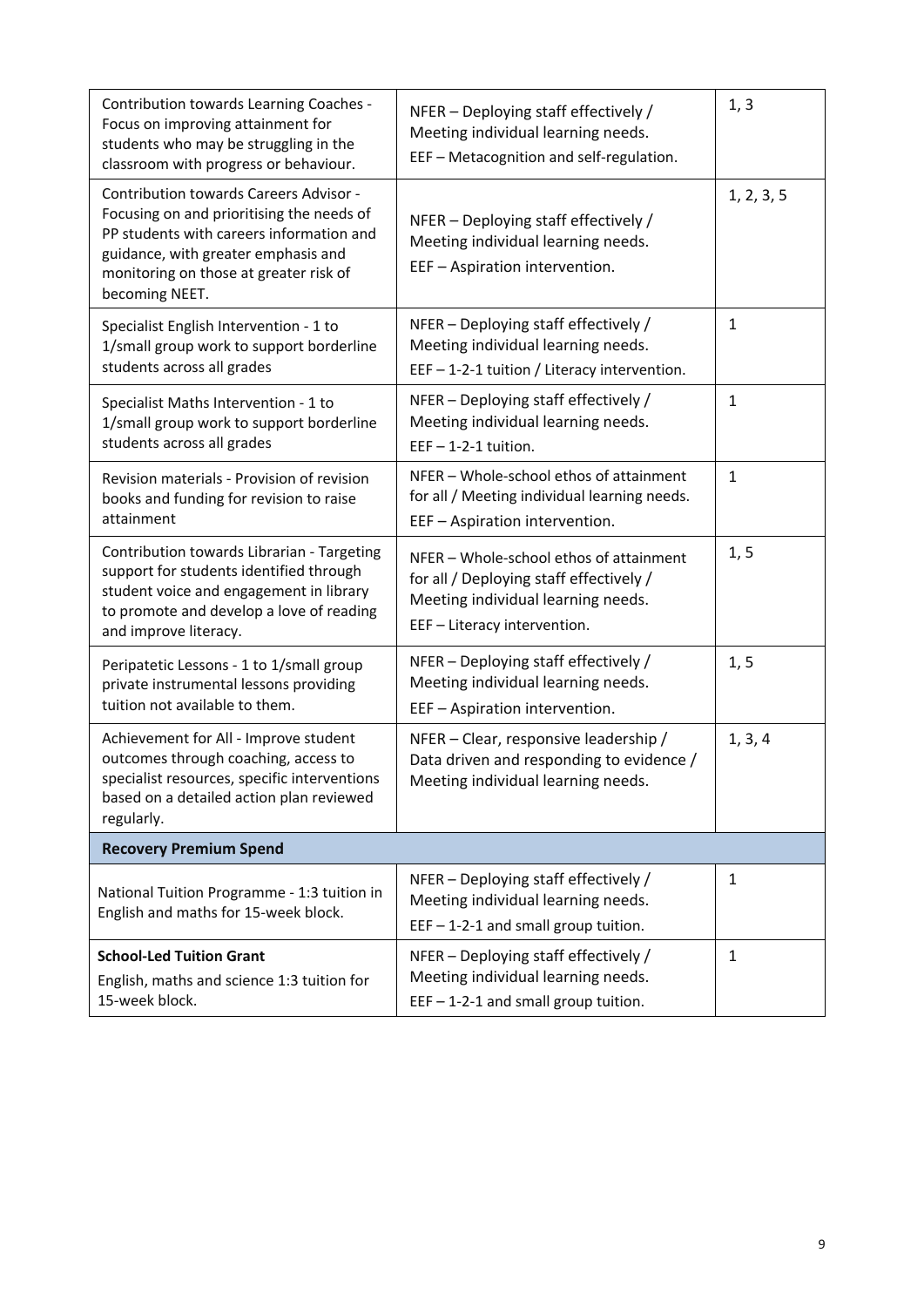# **Wider strategies (for example, related to attendance, behaviour, wellbeing)**

| Approach                                                                                                                                                                                                                           | <b>Evidence that supports this</b><br>approach                                                                        | <b>Challenge</b><br>number(s)<br>addressed |
|------------------------------------------------------------------------------------------------------------------------------------------------------------------------------------------------------------------------------------|-----------------------------------------------------------------------------------------------------------------------|--------------------------------------------|
| <b>Contribution towards Acting Deputy</b><br>Headteacher leading on Groups of Learners -<br>Oversee all PP students in school. Monitoring<br>participation in extra-curricular clubs, events<br>and trips.                         | NFER - Clear, responsive leadership /<br>Data driven and responding to<br>evidence.<br>EEF - Aspiration intervention. | 5                                          |
| Trip to Colomendy - All PP students in Y7 will<br>be given the opportunity to attend<br>Colomendy with team building activities.                                                                                                   | EEF - Aspiration intervention /<br>Outdoor adventure learning.                                                        | 3, 5                                       |
| Trip to France - All PP students in Y7 will be<br>given the opportunity to attend a trip to<br>France, raising their cultural capital.                                                                                             | EEF - Aspiration intervention.                                                                                        | 1, 5                                       |
| Lake District / Conway Castle visit - Students<br>in Y7 / 8 will be offered the opportunity to go<br>to the lake district or Conway castle to<br>complement our knowledge rich curriculum<br>and improve student cultural capital. | EEF - Aspiration intervention.                                                                                        | 1, 5                                       |
| Science and Industry museum trip - All PP<br>students in Y8 will be given the opportunity<br>to attend a trip to the Science and Industry<br>Museum to raise aspirations and<br>complement our knowledge rich curriculum.          | EEF - Aspiration intervention.                                                                                        | 1, 5                                       |
| Maths in a real-context - All PP students in Y9<br>will be given the opportunity to attend a trip<br>to Blackpool pleasure beach to raise<br>aspirations and understand Maths in the real<br>world.                                | EEF - Aspiration intervention.                                                                                        | 1, 5                                       |
| Theatre trip - All PP students in Y10 will be<br>given the opportunity to attend the theatre.                                                                                                                                      | EEF - Aspiration intervention.                                                                                        | 1, 5                                       |
| Sporting Scholarship - Provide PP students<br>with a sporting scholarship to access clubs,<br>training and equipment not accessible to<br>them.                                                                                    | EEF - Aspiration intervention.                                                                                        | 1, 3, 5                                    |
| Arts Scholarship - Provide PP students with<br>the arts scholarship to access resources,<br>workshops, events and experiences not<br>available to them.                                                                            | EEF - Arts Participation / Aspiration<br>intervention.                                                                | 1, 3, 5                                    |
| Performing Arts Scholarship - Provide PP<br>students with a performing arts scholarship<br>to access clubs, training and equipment not<br>accessible to them.                                                                      | EEF - Arts Participation / Aspiration<br>intervention.                                                                | 1, 3, 5                                    |
| Musical Scholarship - Provide PP students<br>with a musical scholarship to access<br>workshops, tuition and equipment not<br>accessible to them.                                                                                   | EEF - Arts Participation / Aspiration<br>intervention.                                                                | 1, 3, 5                                    |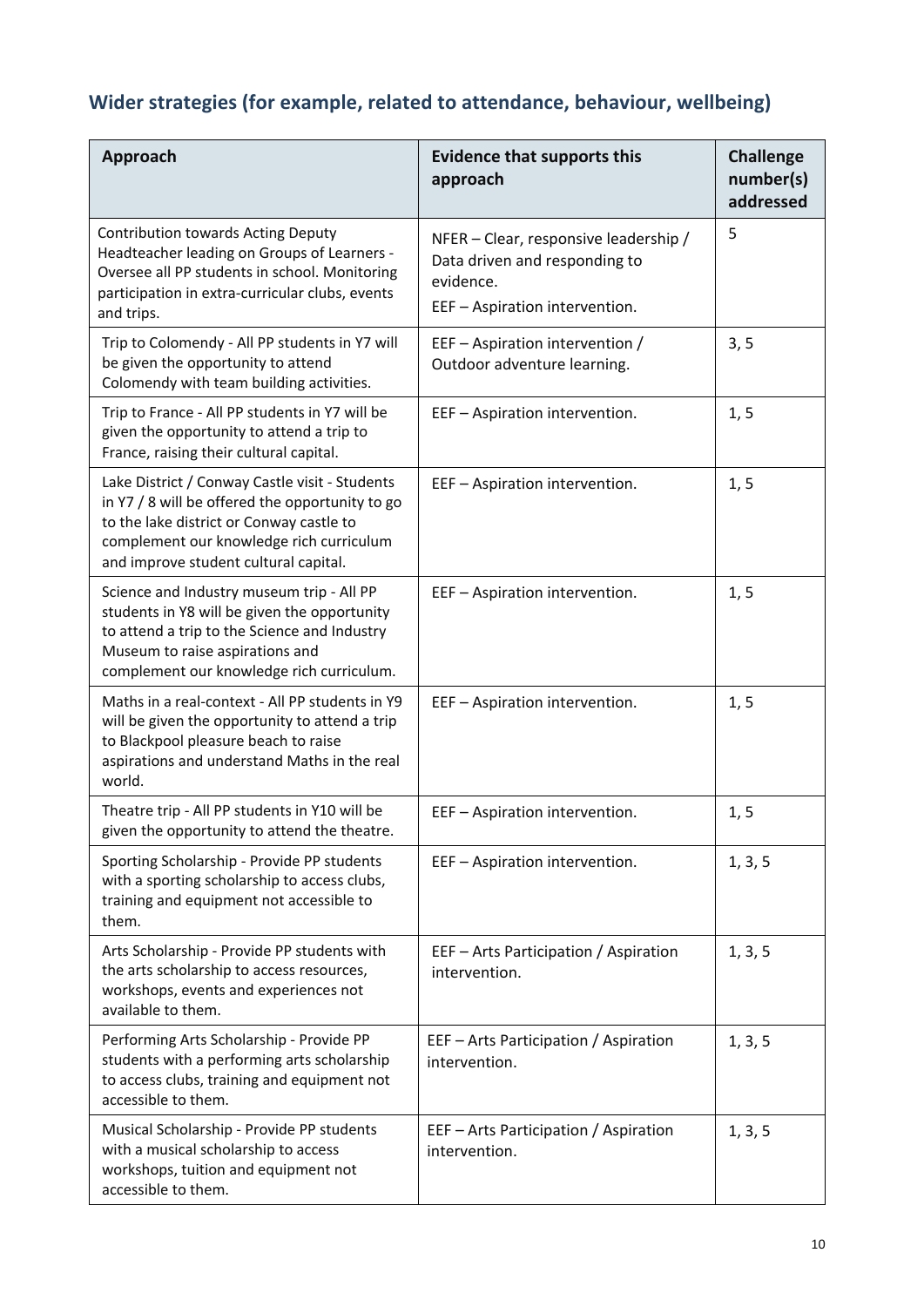| Whole school rewards - To promote<br>attendance, punctuality and progress in<br>formal assessments.                                                                                                                          | EEF - Aspiration intervention.                                                                                               | 1, 2, 3, 5 |
|------------------------------------------------------------------------------------------------------------------------------------------------------------------------------------------------------------------------------|------------------------------------------------------------------------------------------------------------------------------|------------|
| Equipment - To provide students with<br>equipment generally not accessible to them<br>including stationary, scientific calculator,<br>ingredients, remote learning equipment, etc.                                           | EEF - Aspiration intervention.                                                                                               | 1, 3       |
| Contribution towards CANW counsellor -<br>Focus on supporting student's mental health<br>and well-being particularly in the aftermath<br>of Covid-19 lockdown periods.                                                       | EEF - Social and emotional learning.                                                                                         | 2, 3, 5    |
| Contingency fund for subject trips - Allowing<br>PP students to access experiences not<br>available to them, promoting engagement<br>and progression within a particular subject.                                            | EEF - Aspiration intervention.                                                                                               | 1, 3, 5    |
| Contingency fund for sporting clubs outside<br>of school - Support students with subs, etc to<br>improve their self-esteem and aspirations.                                                                                  | EEF - Aspiration intervention.                                                                                               | 1, 3, 5    |
| College/University trips - To raise aspirations<br>of students, engage them further in the<br>curriculum and provide experiences for<br>students to make informed decisions about<br>their journey after Cansfield.          | EEF - Aspiration intervention.                                                                                               | 1, 3, 5    |
| Uniform including PE kits - Assistance with<br>uniform costs to promote inclusion by raising<br>attainment, attendance and social capital.                                                                                   | EEF-School uniform.                                                                                                          | 1, 2, 3, 5 |
| Transport - Ensure that transport to school is<br>not a barrier to attendance. Provide transport<br>for vulnerable students to attend clubs, smart<br>classes and arrive in good time to all morning<br>public examinations. | NFER - Whole-school ethos of<br>attainment for all / Clear, responsive<br>leadership / Meeting individual learning<br>needs. | 1, 2, 5    |

## **Total Pupil Premium Budgeted Cost: £ 273 850**

**Staffing £233850**

**Additional allocation £40 000**

**Recovery Premium £41 180**

**School-Led Tuition Grant £34 425**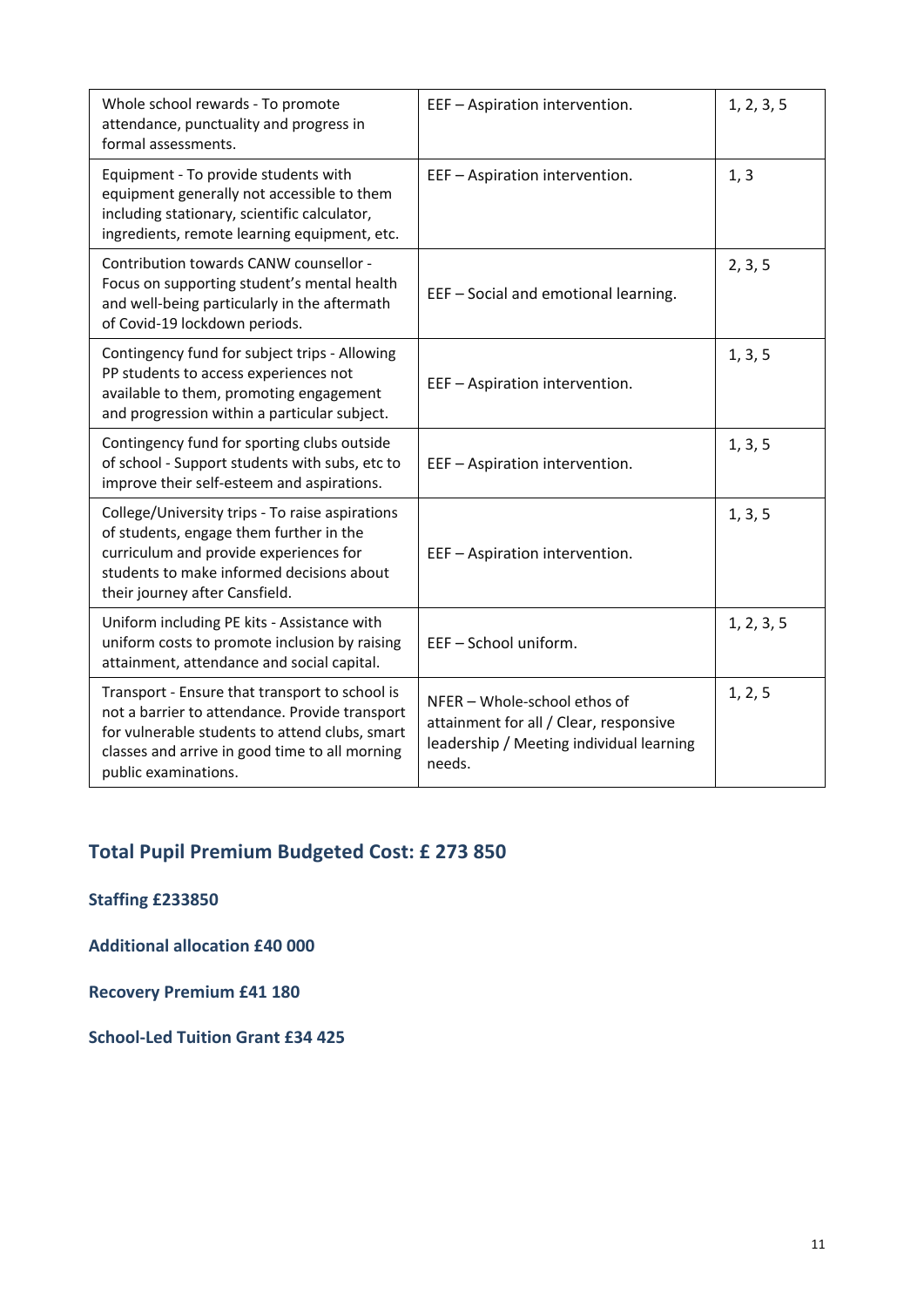# **Part B: Review of outcomes in the previous academic year**

### **Pupil premium strategy outcomes**

This details the impact that our pupil premium activity had on pupils in the 2020 to 2021 academic year.

| <b>Outcomes Impact:</b> |             |                  |                 |                 |
|-------------------------|-------------|------------------|-----------------|-----------------|
| <b>Headline Data</b>    | Summer 2018 | Summer 2019      | Summer 2020     | Summer 2021     |
|                         |             |                  | [Not comparable | [Not comparable |
|                         |             |                  | data]           | data]           |
| Progress 8              | $-0.71$     | $-0.75$          | $-0.32$ (sisra) | N/A             |
| Attainment 8            | 35.28       | 37.92            | 41.58           | 41.81           |
| Basics 4+               | 31.9%       | 46.3% (+14.4%)   | 54.5% (+8.2%)   | 50.0% (-4.5%)   |
| Basics $5+$             | 17.0%       | $17.1\%$ (+0.1%) | 30.9% (+13.8%)  | 27.8% (-3.1%)   |

### *Additional Support Comparisons 2020 - 2021:*

| <i><u><b>Interventions</b></u></i> | Number of students PP | Percentage of students PP |
|------------------------------------|-----------------------|---------------------------|
| Years 7 – 9 Bridging Form          | 46/74                 | 62.2%                     |
| Chromebook Loan                    | 97/186                | 52.2%                     |
| 4G Router                          | 7/7                   | 100.0%                    |
| <b>IDL Literacy and Numeracy</b>   | 117/171               | 68.4%                     |
| Read, Write, Ink                   | 13/19                 | 68.4%                     |

### *Academic Interventions 2020 – 2021:*

| <i><b>Interventions</b></i>       | Number of students PP | Percentage of students PP |
|-----------------------------------|-----------------------|---------------------------|
| <b>Creative Revision</b>          | 77/358                | 21.5%                     |
| <b>English Revision</b>           | 4/17                  | 23.5%                     |
| Languages Revision                | 11/67                 | 16.4%                     |
| <b>Humanities Revision</b>        | 8/45                  | 17.8%                     |
| <b>Maths Revision</b>             | 69 / 385              | 17.9%                     |
| <b>National Tuition Programme</b> | 273 / 273             | 100.0%                    |
| <b>Performance Revision</b>       | 31/160                | 19.4%                     |
| <b>Science Revision</b>           | 77/441                | 17.5%                     |

### *Attendance Comparisons 2018 – 2021:*

| Attendance | PР     | Non-PP | Gap       |
|------------|--------|--------|-----------|
| 17-18      | 91.55% | 96.33% | $-4.78\%$ |
| 18-19      | 93.06% | 96.98% | $-3.92%$  |
| $19 - 20$  | 89.36% | 96.02% | -6.64%    |
| $20 - 21$  | 87.83% | 93.55% | $-5.72\%$ |

### *Fixed Term Exclusion Comparisons 2020 - 2021:*

*8 out of 12 students who have a fixed term exclusion this year are PP (66.7%) with 37 out of 52 belonging to these students (71.2%). Of the PP students two of these students have been permanently excluded, one had a package of alternative provision from the Engagement Centre and a bespoke curriculum with 1-2-1 tutors to support reintegration back at Cansfield full-time, one student attended the Progress School and another was in Year 11 and has now left. The other three students had intensive pastoral support on a daily to support them.*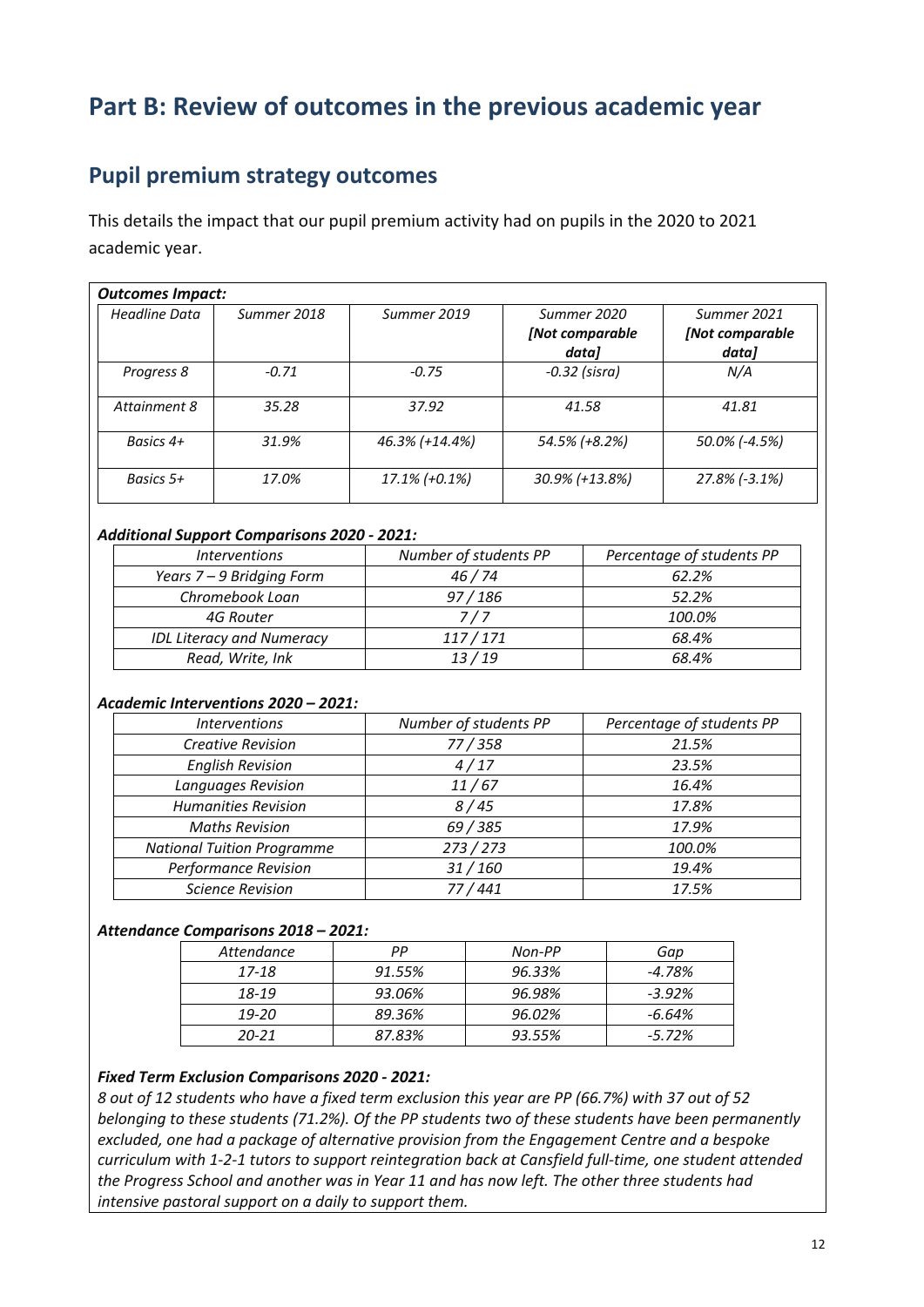### *Isolation Comparisons 2020 - 2021:*

*Autumn Term 1 - 78 days in total for 32 PP students compared with 55 days in total for 23 Non-PP students (58.2% of students are PP with 58.6% of the total days). This shows a decrease of 8.5% in the percentage of PP students for Autumn Term 1 in the previous academic year.*

*Autumn Term 2 - 89 days involving 28 PP students compared with 78 days involving 22 Non-PP students (56% of students are PP with 53.3% of the total days). Again, this shows a decrease in the percentage of PP students for Autumn Term 2 in the previous academic year by 9.0%.*

*Spring Term 1 - Partial school closure and no students attending school were placed in isolation. Spring Term 2 - 32 days involving 14 PP students compared with 23 days involving 14 Non-PP students (50.0% of students are PP with 58.2% of the total days). No comparison data due to partial school closures in March 2020.*

*Summer Term 1 - 90 days in total involving 21 PP students compared with 16 days involving 14 Non-PP students (65.6% of students are PP with 84.9% of the total days). No comparison data due to partial school closures in March 2020.*

*Summer Term 2 - 73 days in total involving 26 PP students compared with 56 days involving 25 Non-PP students (51.0% of students are PP with 56.6% of the total days). No comparison data due to partial school closures in March 2020.*

| <b>Interventions</b>                     | Number of students PP | Percentage of students PP |
|------------------------------------------|-----------------------|---------------------------|
| CANW Drop-in                             | 83/175                | 47.4%                     |
| Form Tutor Card                          | 10/23                 | 10.0%                     |
| Governors' Panel                         | 18/22                 | 81.8%                     |
| <b>Mental Health First Aider</b>         | 16/43                 | 37.2%                     |
| Pastoral Head of Year Card               | 31/57                 | 54.4%                     |
| Pastoral Head of Year Praise Card        | 10/12                 | 83.3%                     |
| <b>Transition Wigan Athletic Project</b> | 26/57                 | 45.6%                     |
| <b>Wellbeing Project</b>                 | 3/11                  | 27.3%                     |

#### *Behaviour and Welfare Interventions 2020 - 2021:*

#### *Parental Engagement Comparisons 2020 – 2021:*

| Events 2020 - 2021                   | No. of students PP | % of students PP |
|--------------------------------------|--------------------|------------------|
| Year 7 Parents Evening               | 56 / 184           | 30.4%            |
| Year 8 Parents Evening               | 17/124             | 13.7%            |
| Year 9 Parents Evening               | 27/109             | 24.8%            |
| Year 10 Parents Evening              | 24/133             | 18.0%            |
| Year 11 Parents Evening              | 21/127             | 16.5%            |
| Year 7 and 9 Updates and Next Steps  | 10/87              | 11.5%            |
| Year 8 and 10 Updates and Next Steps | 7/80               | 8.75%            |
| Year 11 Updates and Next Steps       | 4/46               | 8.7%             |
| Year 11 Update and No Summer Exams   | 5/59               | 8.5%             |
| Year 9 Options Evening               | 18/76              | 23.7%            |

### *Rewards Comparisons 2020 – 2021:*

| Pride of Cansfield  | No. of students PP | % of students PP |
|---------------------|--------------------|------------------|
| Overall             | 666 / 2399         | 27.8%            |
| Year 7              | 171/568            | 30.1%            |
| Year 8              | 99 / 439           | 22.6%            |
| Year 9              | 146/437            | 33.4%            |
| Year 10             | 118/470            | 25.1%            |
| Year 11             | 132/485            | 27.2%            |
|                     |                    |                  |
| Awards              | No. of students PP | % of students PP |
| Headteacher's Award | 4/20               | 20.0%            |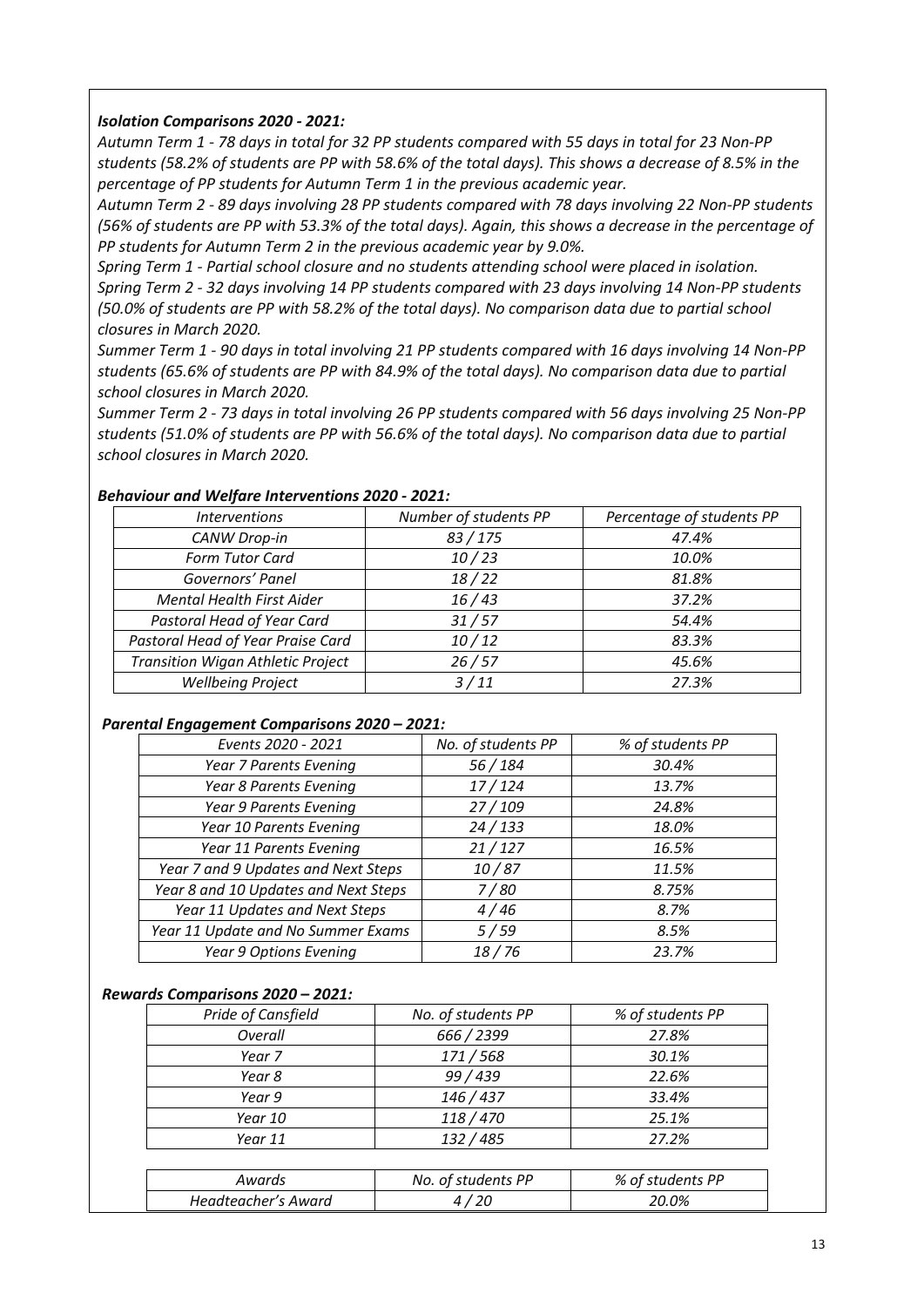| Sam Learning Competition          | 5 / 13           | 27.8% |  |
|-----------------------------------|------------------|-------|--|
| AHOY Attainment / Progress        | <sup>2</sup> /16 | 12.5% |  |
| Young Artist of the Year Finalist | 174              | 25.0% |  |

| <b>Subject Rewards</b>     | No. of students PP | % of students PP |
|----------------------------|--------------------|------------------|
| Creative of the Week       | 34/118             | 28.8%            |
| Citizen of the Week        | 8/13               | 61.5%            |
| Einstein of the Week       | 51/165             | 30.9%            |
| English Expert of the Week | 174/553            | 31.5%            |
| Historian of the Week      | 22/131             | 34.9%            |
| Linguist of the Week       | 57/222             | 25.7%            |
| Mathematician of the Week  | 318/1203           | 26.4%            |
| Performers of the Week     | 26/67              | 38.8%            |
| Philosopher of the Week    | 9/56               | 16.1%            |

### *Student Leadership Comparisons 2020 - 2021:*

| Year 11 Senior Leadership Team | No. of students PP | % of students PP |
|--------------------------------|--------------------|------------------|
| Head Boy / Girl                | 0/2                | 0.0%             |
| Deputy Head Boy / Girl         | 1/8                | 12.5%            |
| <b>Senior Prefects</b>         | 6/43               | 14.0%            |
| Prefects                       | 6/40               | 15.0%            |

| <b>Student Leaders</b>    | No. of students PP | % of students PP |
|---------------------------|--------------------|------------------|
| Year 9 PALS               | 4/17               | 23.5%            |
| Year 10 PALMS             | 3/18               | 16.7%            |
| <b>Student Parliament</b> | 11/62              | 17.7%            |

### *Careers Engagement Comparisons 2020 - 2021:*

| Provision                                | No. of students PP | % of students PP |
|------------------------------------------|--------------------|------------------|
| <b>Astronomy University Virtual Talk</b> | 10/43              | 23.3%            |
| <b>Brilliant Club</b>                    | 3/11               | 27.3%            |
| Careers Advice - College Applications    | 17/34              | 50.0%            |
| Careers Cafe                             | 22/72              | 30.6%            |
| Careers Interview                        | 121/317            | 38.2%            |
| Decision in Law Workshop                 | 3/22               | 13.6%            |
| Engineering in Space Virtual Talk        | 1/6                | 16.7%            |
| <b>Medical Mavericks</b>                 | 10/27              | 37.0%            |
| Medicine Work Experience                 | 2/12               | 16.7%            |
| Routes to Law Workshop                   | 7/19               | 36.8%            |
| Virtual Work Experience                  | 3/25               | 12.0%            |

### *Extra-Curricular Comparisons 2020 - 2021:*

| Provision                    | No. of students PP | % of students PP |
|------------------------------|--------------------|------------------|
| <b>Badminton</b>             | 24/130             | 18.5%            |
| <b>Book Club</b>             | 2/3                | 66.7%            |
| Boxercise (google meet)      | 4/14               | 28.6%            |
| Creative Well-Being Drop-In  | 52/96              | 54.2%            |
| <b>Cultured Cansfield</b>    | 6/32               | 18.8%            |
| Dance Club                   | 14/44              | 31.8%            |
| Dodgeball                    | 17/100             | 17.0%            |
| Drama Club                   | 16/55              | 29.1%            |
| Duke of Edinburgh            | 5/25               | 20.0%            |
| Euro Highlights Club         | 48/179             | 26.8%            |
| Fell-Good Yoga (google meet) | 3/14               | 21.4%            |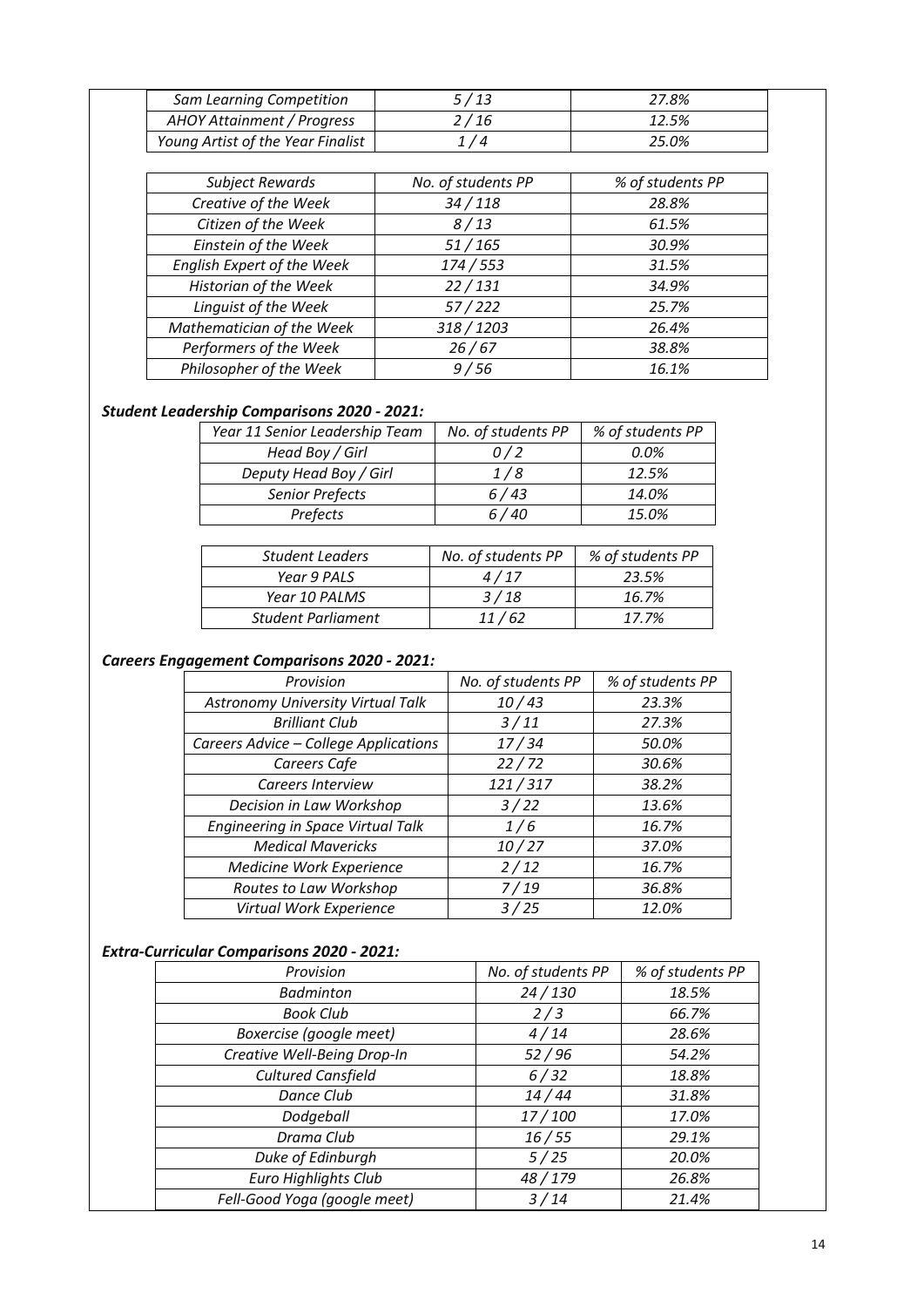| Gardening Club                                | 20/116  | 17.2% |
|-----------------------------------------------|---------|-------|
| Girls Football Project Planning (google meet) | 2/17    | 11.8% |
| HIIT (google meet)                            | 1/14    | 7.1%  |
| Journey to Japan - Amine Drawing              | 20/53   | 37.7% |
| Journey to Japan - Crafts                     | 10/29   | 34.5% |
| Journey to Japan - Mixed Media Visuals        | 13/44   | 29.5% |
| Journey to Japan - Photography                | 6/61    | 9.8%  |
| Maths Club Key Stage 3                        | 53/171  | 31.0% |
| Music Club                                    | 100/256 | 39.1% |
| Newsletter Club                               | 17/37   | 45.9% |
| <b>Rounders</b>                               | 42/200  | 21.0% |
| Science Club                                  | 46/217  | 21.2% |
| Sports and Science Workshop                   | 1/11    | 9.1%  |
| Table Tennis                                  | 9/41    | 22.0% |
| Wigan Athletic Girls Football                 | 6/54    | 11.1% |

# **Externally provided programmes**

*Please include the names of any non-DfE programmes that you purchased in the previous academic year. This will help the Department for Education identify which ones are popular in England*

| Programme           | Provider                    |
|---------------------|-----------------------------|
| Achievement for All | Achievement for All Charity |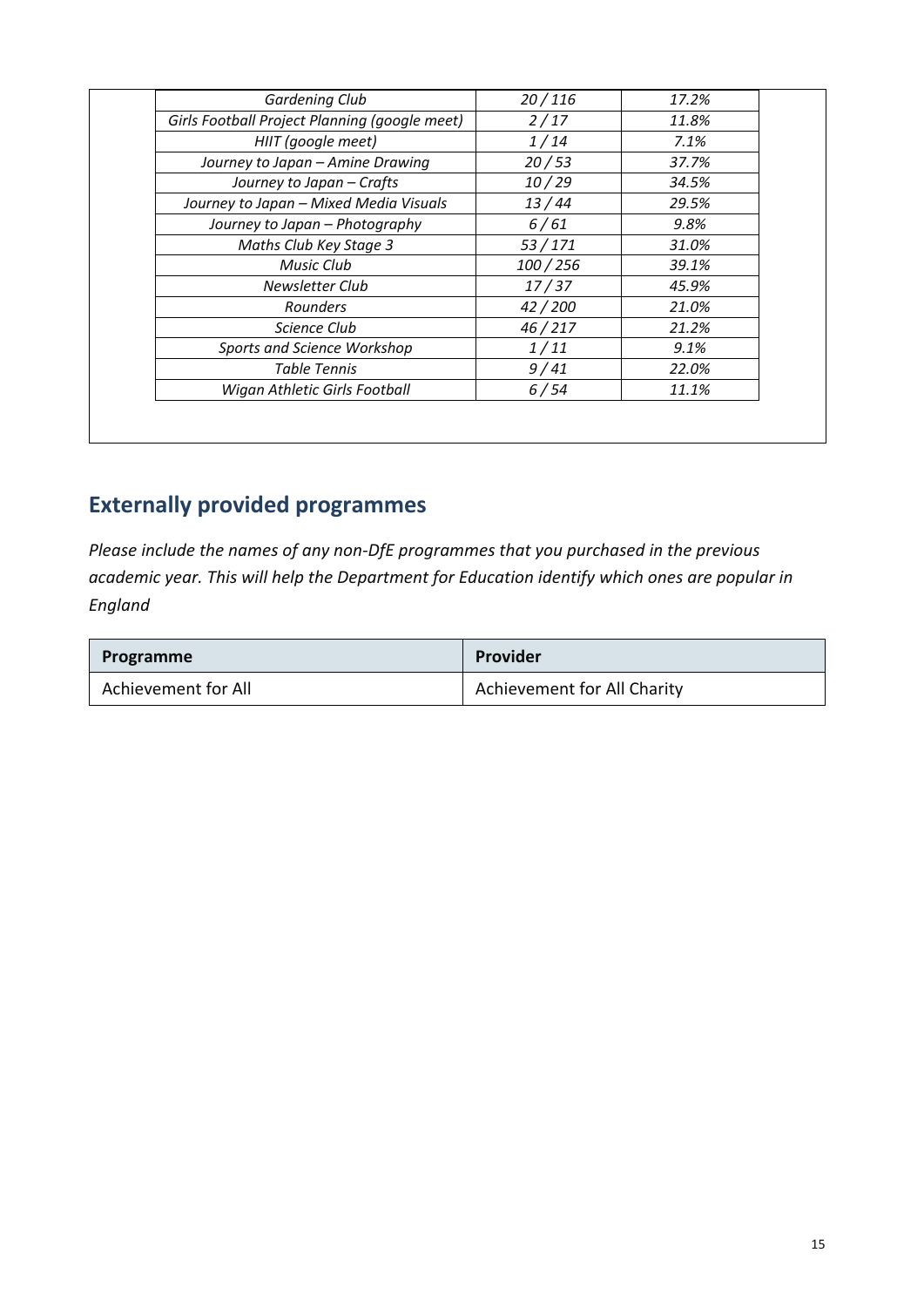### **Catch-up Funding 2020 – 2021 Review**

### **Total spend £81653**

Maths and English teacher £33 541 each – One-year contract supporting the progress of students in maths and English, with smaller group sizes and form time interventions.

Impact data:

|    | English 2019 | English 2020          | English 2021          |
|----|--------------|-----------------------|-----------------------|
|    |              | [Not comparable data] | [Not comparable data] |
| Ρ8 | -0.68        | $-0.52$ (sisra)       | N/A                   |
|    | 57.7%        | 61.8%                 | 57.4%                 |
|    | 39.0%        | 45.5%                 | 40.7%                 |

|      | Maths   | Maths 2020            | <b>Maths 2021</b>     |
|------|---------|-----------------------|-----------------------|
|      | 2019    | [Not comparable data] | [Not comparable data] |
| P8   | $-0.74$ | -0.25 (sisra)         | N/A                   |
| 4+   | 58.5%   | 63.6%                 | 59.3%                 |
| $5+$ | 22.0%   | 38.2%                 | 40.7%                 |

National Tuition Programme £5998.40 – Academic Heads of Year organised a 14-week tuition block for targeted students after school for tuition to take place.

Impact data:

Y7 - 57.1% improved, Y8 - 50% improved, Y9 - 77.3% improved, Y10 - 11.1% improved their predictions and 44.4% stayed consistent.

Purchase Chrome books £8572.60 – Ensured all students without access to technology at home were supported with the use of a chrome book, and internet where necessary.

### Impact data:

All students were able to access their learning from home in periods of lockdown or self-isolation. 97 students (52.2%) who loaned a chrome book are disadvantaged.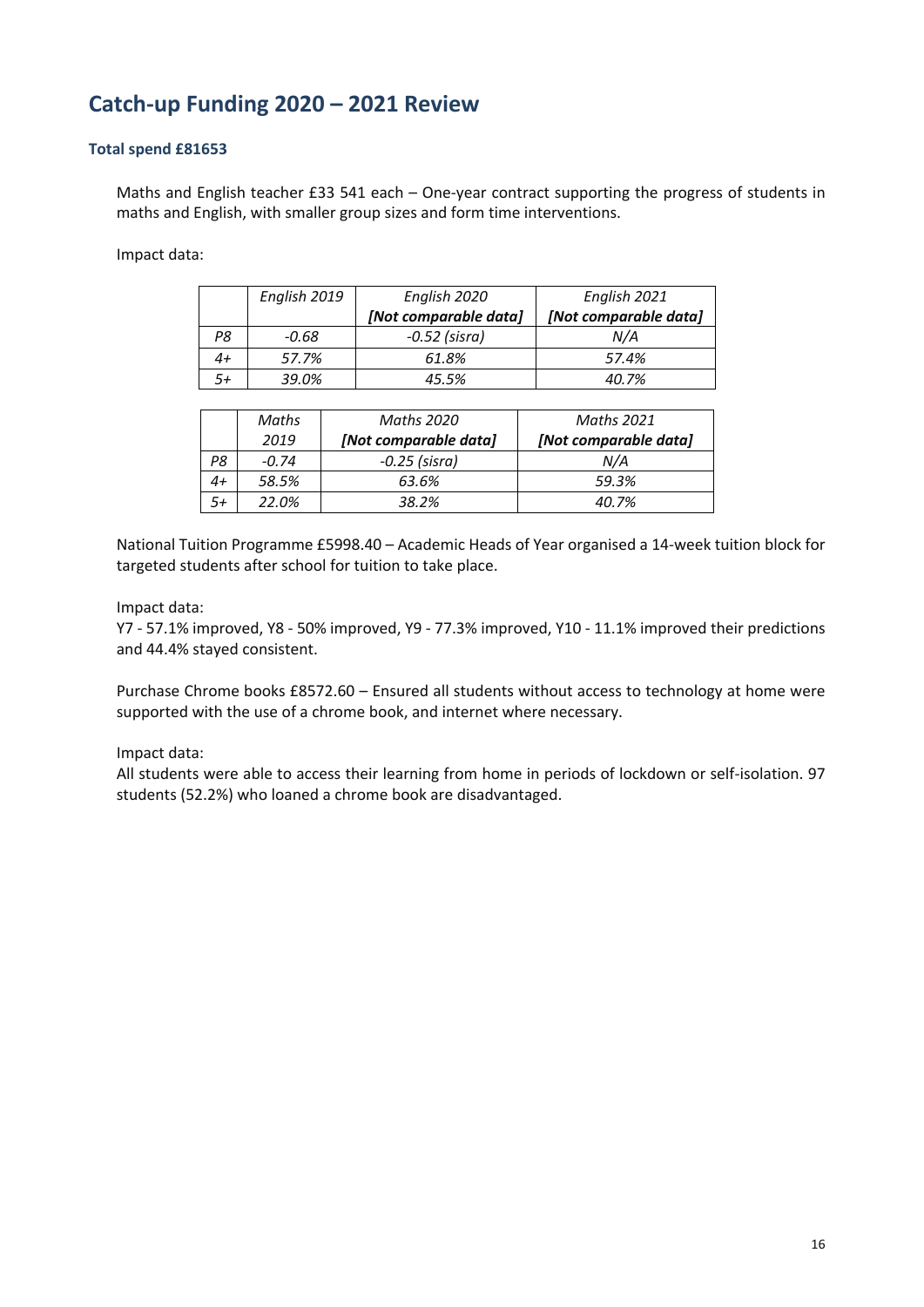### **Summer School 2020 – 2021 Review**

### **Total spend £24 627.34**

Year 6 students joining Cansfield in September 2021 had the opportunity to attend a week-long summer school programme (9<sup>th</sup> August 2021 – 13<sup>th</sup> August 2021), which focussed on the following aims:

- Teambuilding activities to support transition from Year 6 to Year 7, allowing students to settle seamlessly in September.
- English and Maths Masterclasses focusing on the skills that students will require for their first term in Year 7.
- § Subject experience sessions for Science, Humanities, Languages, Performance and Creatives.

Summer School Spend Breakdown:

| <b>Focus</b>             | <b>Details</b>                                                                                                | <b>Total</b> |
|--------------------------|---------------------------------------------------------------------------------------------------------------|--------------|
| Maths                    | Mocktail / Tower ingredients (ASDA)                                                                           | 109.90       |
| Maths                    | Mocktail / Tower lesson resources (Amazon)                                                                    | 114.80       |
| English                  | Passport to Adventure resources (Amazon)                                                                      | 234.46       |
| Creative                 | Driftwood signs and symbols resources (YPO)                                                                   | 213.79       |
| Creative                 | Photography resources (Petty cash)                                                                            | 19.74        |
| Languages                | French lesson resources (Petty cash)                                                                          | 20.05        |
| Languages                | Was fuer Eis moechtest du essen? resources (Petty cash)                                                       | 42.67        |
| <b>ID Badges</b>         | Name tags for students (Lanyards tomorrow)                                                                    | 59.20        |
| <b>Team building</b>     | Tetrahedron Challenge resources (Amazon)                                                                      | 631.8        |
| <b>Team building</b>     | Games resources (Petty cash)                                                                                  | 20.20        |
| Refreshments             | Bottled water (Euro office)                                                                                   | 23.60        |
| Refreshments             | Break and Lunchtime food and drinks (Mellors)                                                                 | 2732.46      |
| Celebration event        | Ice-cream van (Steve's Whippy)                                                                                | 250.00       |
| Celebration event        | Assault course, photo booth and dance arcade game (SJ Leisure)                                                | 715.00       |
| <b>Celebration event</b> | Pizza (Dominos)                                                                                               | 521.34       |
| Printing                 |                                                                                                               | 78.33        |
| <b>Staffing Total</b>    | Senior Leadership Team / Teaching / Learning Support / Admin<br>and First Aid Support / Cleaning / Site staff | 18840.00     |
| <b>Total</b>             |                                                                                                               | 24627.34     |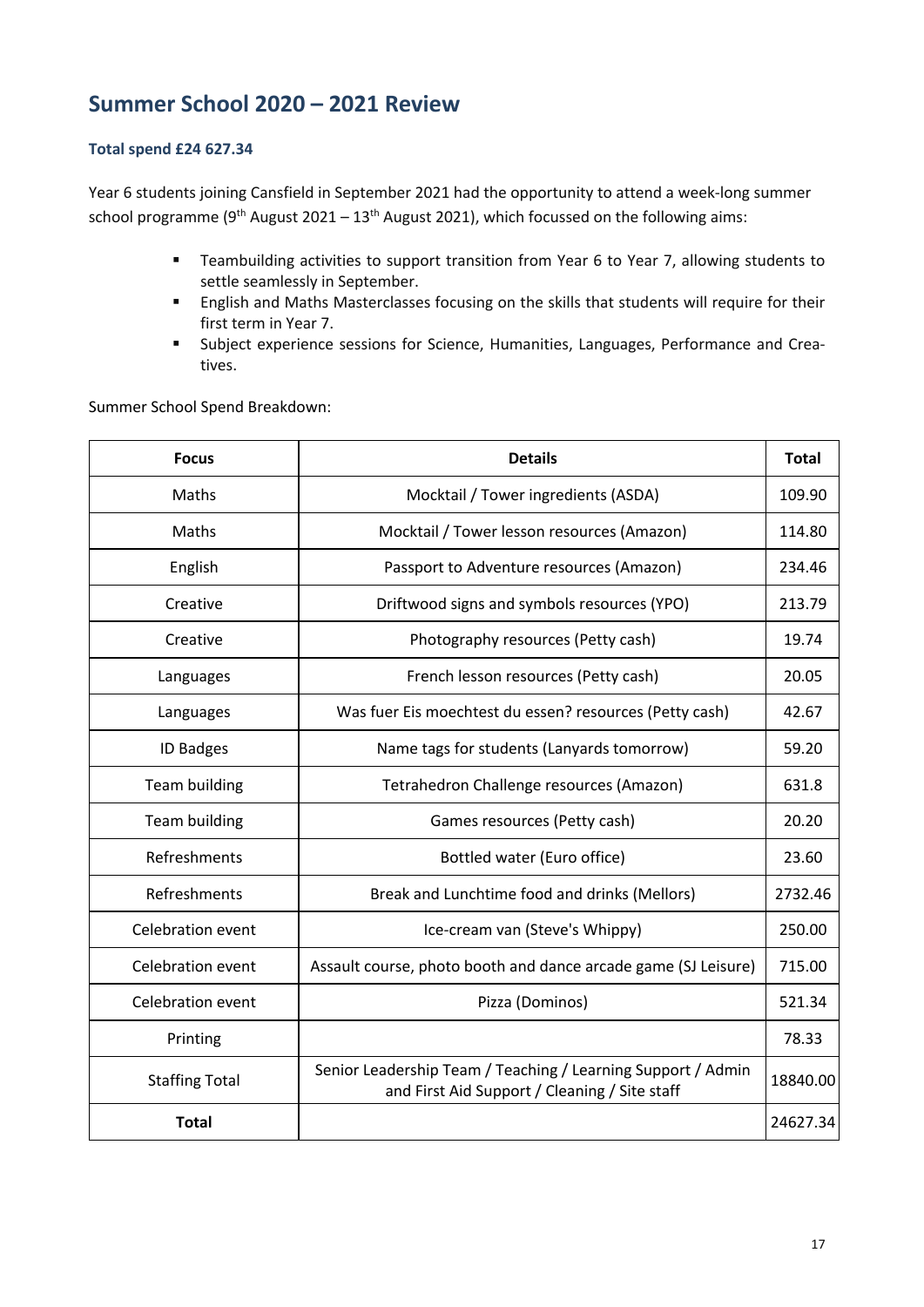Daily Attendance Figures:

| Day       | <b>Total Students Attended</b> |
|-----------|--------------------------------|
| Monday    | 146 / 224 (65.2%)              |
| Tuesday   | 150 / 224 (67.0%)              |
| Wednesday | 147 / 224 (65.6%)              |
| Thursday  | 143 / 224 (63.8%)              |
| Friday    | 147 / 224 (65.6%)              |

Student Voice Summary:

I enjoyed the summer school

| <b>Strongly Agree</b>    | 97 students / 68.8%  |
|--------------------------|----------------------|
| Agree                    | 44 students / 31.2%  |
| <b>Disagree</b>          | 0 students $/ 0.0\%$ |
| <b>Strongly Disagree</b> | 0 students $/ 0.0\%$ |

*Action points for students who disagreed or strongly disagreed:*

■ *No actions as all students enjoyed the summer school.* 

I know my way around the building better

| <b>Strongly Agree</b>    | 69 students / 48.9%  |
|--------------------------|----------------------|
| Agree                    | 70 students / 49.6%  |
| <b>Disagree</b>          | 2 students $/ 1.4%$  |
| <b>Strongly Disagree</b> | 0 students $/ 0.0\%$ |

*Action points for students who disagreed or strongly disagreed:*

- *Pastoral Head of Year to check in with students on Monday 6<sup>th</sup> September and Tuesday 7<sup>th</sup> September to ensure the two students who disagreed are able to successfully navigate around the building.*
- Pastoral Head of Year to inform form tutors of the two students who disagreed on Friday 3<sup>rd</sup> Sep*tember during the Year Team meeting to target extra support during form time on Monday 6th September and Tuesday 7th September.*
- § *Deputy Head teacher and Student Leadership Lead to inform Year 9 PALs who are in 7C and 7I to support the two students who disagreed around the building during the first week.*

I feel better prepared to start Cansfield in September

| <b>Strongly Agree</b>    | 72 students / 51.1%  |
|--------------------------|----------------------|
| Agree                    | 67 students / 47.5%  |
| <b>Disagree</b>          | 2 students $/ 1.4%$  |
| <b>Strongly Disagree</b> | 0 students $/ 0.0\%$ |

*Action points for students who disagreed or strongly disagreed:*

- Pastoral Head of Year to check in with students on Monday 6<sup>th</sup> September and Tuesday 7<sup>th</sup> Sep*tember to ensure the two students who disagreed have no barriers to settling in well.*
- Pastoral Head of Year to inform form tutors of the two students who disagreed on Friday 3<sup>rd</sup> Sep*tember during the Year Team meeting to target extra support during form time on Monday 6th September and Tuesday 7th September.*
- § *Deputy Head teacher and Student Leadership Lead to inform Year 9 PALs who are in 7C and 7L to support the two students who disagreed by checking in on them during the first few days.*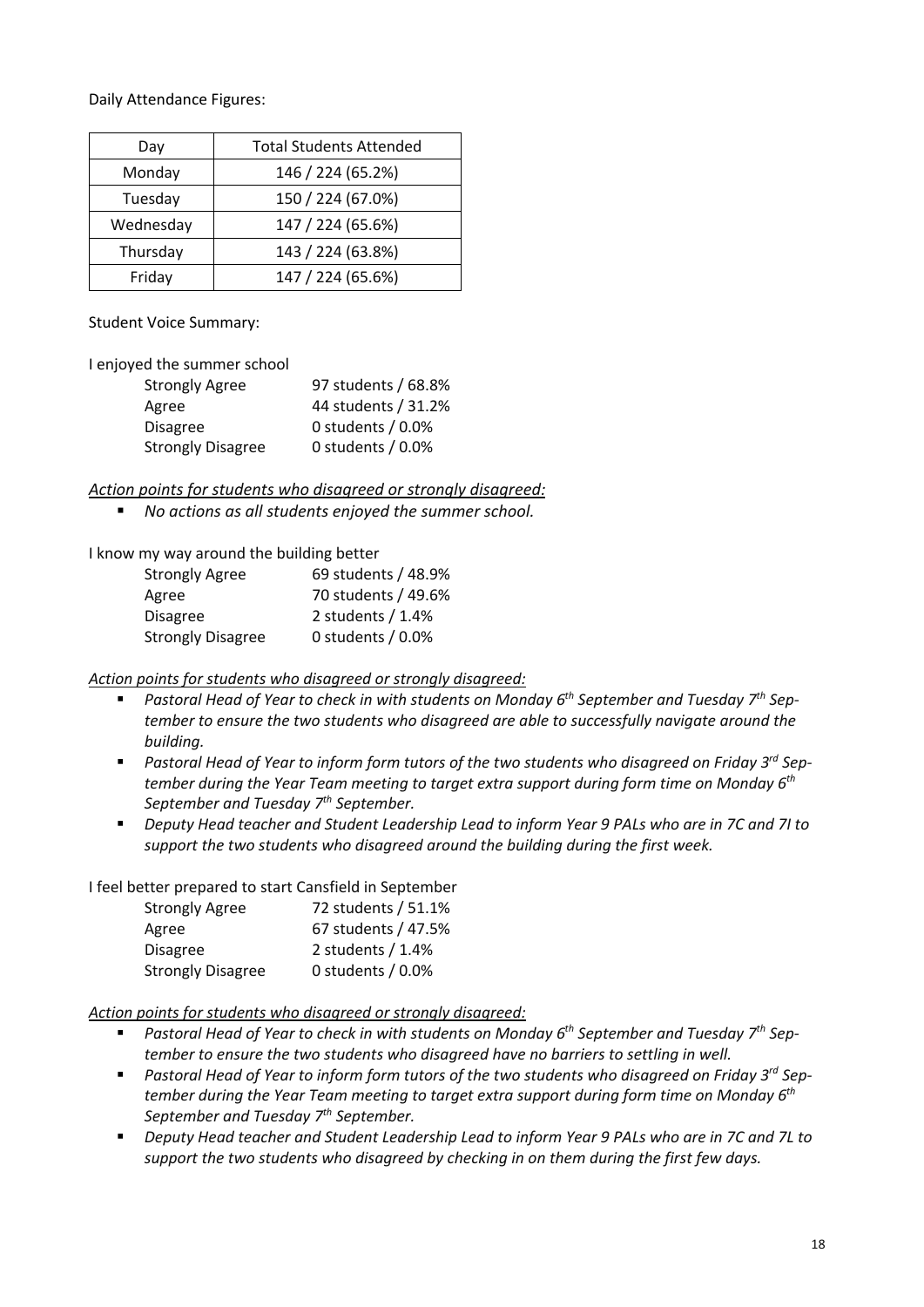State somebody new you have made friends with during summer school 139 students (97.2%) stated at least one new friend they have made at summer school.

*Action points for students who did not state a new friend they have made:*

- *Pastoral and Academic Head of Year to check in with students on Monday 6<sup>th</sup> September and Tuesday 7th September to ensure they are not alone during non-structured times.*
- *Pastoral Head of Year to inform form tutors of the four students on Friday 3<sup>rd</sup> September during the Year Team meeting to target extra support getting to know / making new friends in their form during form time on Monday 6th September and Tuesday 7th September.*
- *Deputy Head teacher and Student Leadership Lead to inform Year 9 PALs who are in 7C and 7D to support the four students, helping them to establish new friendships.*

| Sessions                                              | Total | Sessions           | Total |
|-------------------------------------------------------|-------|--------------------|-------|
| All (not an option on survey but students added this) |       | Maths              | 8     |
| Art                                                   | 10    | PE                 | 31    |
| English                                               |       | Photography        | 31    |
| French                                                |       | Science            | 20    |
| Geography                                             | 4     | (blank)            |       |
| German                                                | 11    | <b>Grand Total</b> | 141   |
| History                                               |       |                    |       |

The session I enjoyed most:

My favourite thing about summer school was:

| <b>Student Comment</b>                                            | <b>Grand Total</b> |
|-------------------------------------------------------------------|--------------------|
|                                                                   | 2                  |
| Absolutely everything!                                            | 1                  |
| All sessions were fun                                             | 1                  |
| All the opportunities                                             | $\mathbf 1$        |
| Amazing food and fun lessons                                      | 1                  |
| <b>Celebration Event</b>                                          | 7                  |
| Different sessions that were taught                               | 1                  |
| Doing different sessions                                          | 1                  |
| Doing new sessions like German and Photography                    | 1                  |
| Dominos                                                           | $\mathbf{1}$       |
| Everyone was kind / nice                                          | 3                  |
| Everything                                                        | 3                  |
| Food                                                              | 1                  |
| Football                                                          | $\mathbf{1}$       |
| Getting to know new staff                                         | 5                  |
| Getting to know new staff and students                            | 29                 |
| Getting to know new staff and students and learning my way around | 9                  |
| Getting to know new staff and students and the celebration event  | 1                  |
| Had fun                                                           | 1                  |
| Having a tour and doing sessions                                  | 1                  |
| Learning my way around                                            | 5                  |
| Lunch                                                             | 3                  |
| Made up Macbeth spell                                             | $\mathbf{1}$       |
| Making friends and getting to know teachers                       | $\overline{2}$     |
| Making mocktails in Maths                                         | 2                  |
| Making new friends                                                | 21                 |
| Making new friends and having fun                                 | $\overline{2}$     |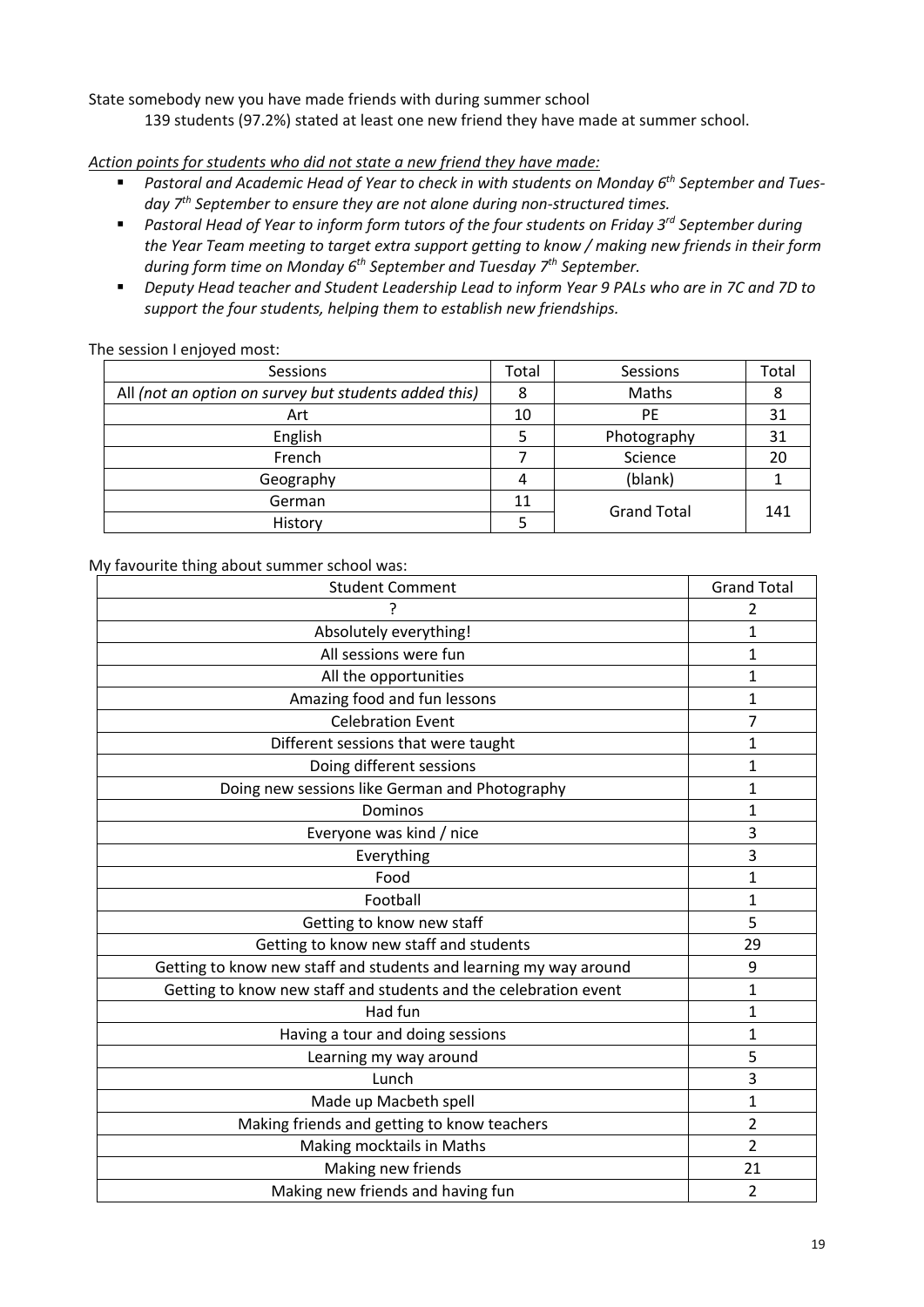| Making new friends and learning my way around     | 4   |
|---------------------------------------------------|-----|
| Making new friends and meeting teachers           | 1   |
| Meeting new staff and learning my way around      | 1   |
| Meeting new students                              | 4   |
| Meeting new students and old friends              |     |
| MHM, Learning my way around                       |     |
| Mr Dickinson making everyone laugh in photography |     |
| <b>PE</b>                                         | 1   |
| Phone zone                                        |     |
| Photography / Photoshop                           | 5   |
| Seeing my friends                                 |     |
| Table tennis                                      | 4   |
| The experiment with Mr Parry in Science           | 4   |
| The sessions and how fun they were                | 1   |
| Trampolining                                      | 4   |
| Writing a poem in English                         |     |
| <b>Grand Total</b>                                | 141 |

One thing that would make summer school even better would be:

| <b>Student Comments</b>                                                   | <b>Grand Total</b> |
|---------------------------------------------------------------------------|--------------------|
|                                                                           | 3                  |
| Air conditioning in the sports hall                                       | $\overline{1}$     |
| Another tour                                                              | 1                  |
| Better teachers Oh wait you can't do that because they're already amazing | $\mathbf{1}$       |
| Chairs pulled forward in theatre                                          | 1                  |
| Computing                                                                 | $\mathbf{1}$       |
| Cooking                                                                   | 3                  |
| Dodgeball                                                                 | 1                  |
| Door stops                                                                | $\mathbf 1$        |
| Eat better things                                                         | $\mathbf 1$        |
| Finding our own way around school                                         | $\mathbf{1}$       |
| Finishing the day later                                                   | $\mathbf 1$        |
| Football everyday                                                         | $\overline{7}$     |
| Free ice-cream everyday                                                   | $\mathbf 1$        |
| Friends in my group                                                       | 9                  |
| Going to sessions with staff after the tour                               | 1                  |
| Having more fun                                                           | 1                  |
| I don't know, I found summer school very fun and now I have less worries  | $\mathbf 1$        |
| If every new starter was at summer school                                 | 1                  |
| If I put my hand up more in class                                         | 1                  |
| Information on clubs                                                      | $\mathbf{1}$       |
| It cannot be better                                                       | $\mathbf 1$        |
| It couldn't have been better!!!                                           | $\mathbf 1$        |
| Knowing someone in my group                                               | $\overline{2}$     |
| Longer break / lunch times                                                | 13                 |
| Longer sessions                                                           | $\mathbf 1$        |
| Make things fun                                                           | $\mathbf 1$        |
| <b>More German sessions</b>                                               | 1                  |
| More PE                                                                   | $\mathbf 1$        |